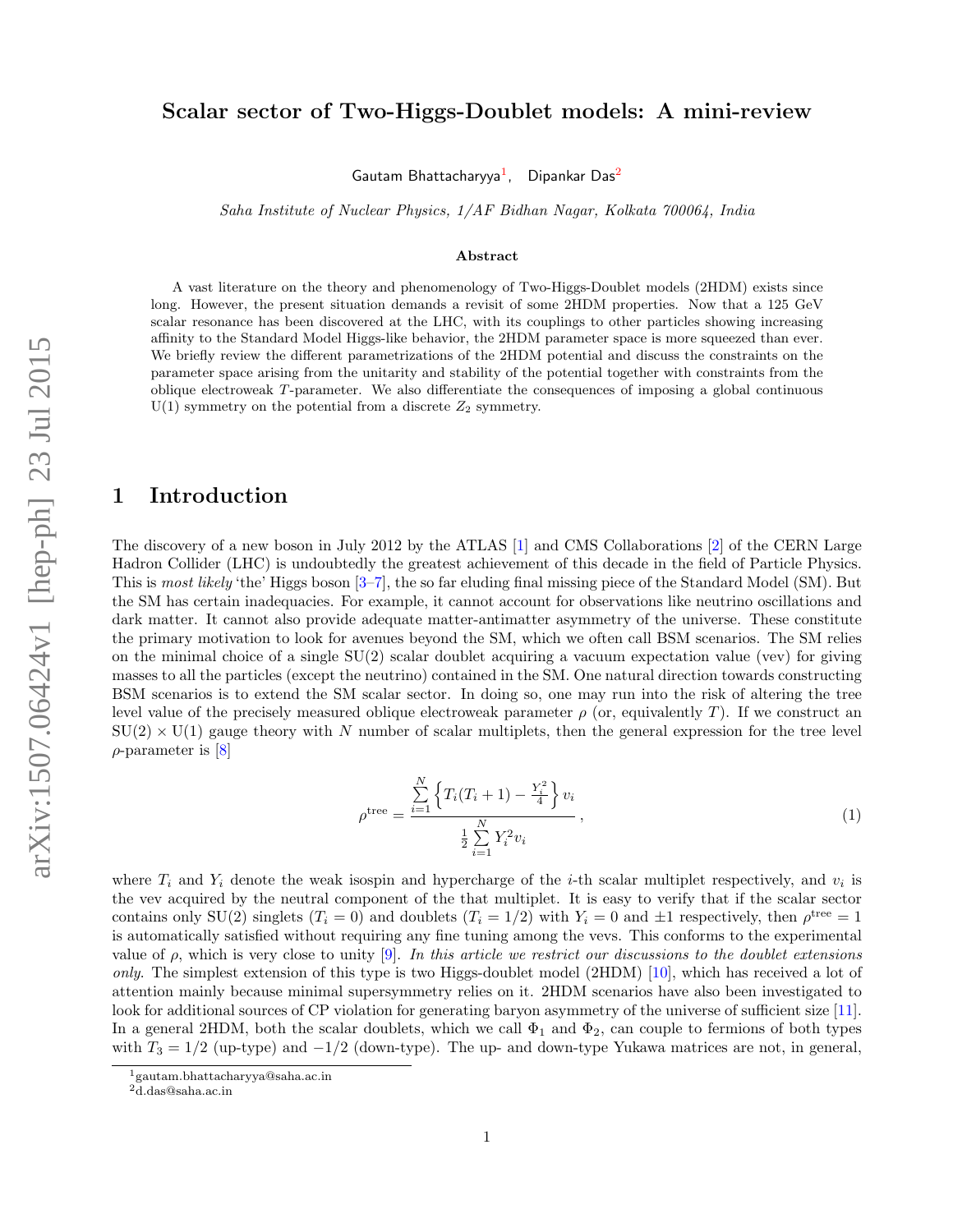simultaneously diagonalizable. This will introduce flavor changing neutral currents (FCNC) mediated by the neutral scalars at tree level. It was shown by Glashow and Weinberg [12], and independently by Paschos [13], that such tree level FCNC can be avoided if fermions of a particular electric charge receive their masses from a single scalar doublet. This prescription can be realized by introducing a discrete or a continuous symmetry that apply on the scalars  $\Phi_1$  and  $\Phi_2$  as well as on the fermions. Under the discrete symmetry one of the scalars is even  $(\Phi_2 \to \Phi_2)$  and the other is odd  $(\Phi_1 \to -\Phi_1)$ . There are four different possibilities for assigning  $Z_2$  parities to the fermions which can avoid tree level FCNCs, i.e. ensure natural flavor conservation, so that Glashow-Weinberg-Pashcos theorem holds true. These correspond to the following four types of 2HDMs:

- (i) Type I: All quarks and leptons couple to only one scalar doublet  $\Phi_2$ .
- (ii) Type II:  $\Phi_2$  couples to up-type quarks, while  $\Phi_1$  couples to down-type quarks and charged leptons (minimal supersymmetry conforms to this category).
- (iii) Type X (or 'lepton specific'):  $\Phi_2$  couples to all quarks, while  $\Phi_1$  couples to all leptons.
- (iv) Type Y (or 'flipped'):  $\Phi_2$  couples to up-type quarks and leptons, while  $\Phi_1$  couples to down-type quarks.

There is also the option for preventing tree level FCNC by assuming the up- and down-type Yukawa matrices to be proportional to each other  $[14]$ . However, the radiative stability of the absence of FCNC couplings in these models is not guaranteed [15]. The Branco-Grimus-Lavoura (BGL) model [16] does on the other hand admit tree level FCNC couplings. But those couplings are related to the off-diagonal entries of the Cabibbo-Kobayashi-Maskawa (CKM) matrix and are naturally suppressed. The phenomenology of the BGL scenario has been studied in detail in Refs. [17, 18]. A conceptually similar idea for suppressing FCNC with discrete symmetries was pursued in [19]. In this article, we will not elaborate any further on the FCNC issues, as we will not discuss the Yukawa sector of 2HDM.

In the subsequent sections, we analyze the scalar potential, identify the physical scalar eigenstates, and reach the limit in which one physical scalar resembles the 125 GeV Higgs boson. For simplicity, we assume all the parameters in the potential to be real so that CP is manifestly conserved in the scalar sector. For discussions on CP violation in 2HDM scalar sector we refer the reader to Refs. [20–22], where conditions for CP violation/conservation have been diagnosed in detail. With the above assumption, we derive the relations among the parameters of the potential that need to be satisfied to ensure that the potential is stable, i.e. it is bounded from below, at the weak scale. We then derive the constraints arising from the requirement of unitarity by studying the scattering amplitudes of  $2 \rightarrow 2$  states involving the scalars and the gauge bosons. After that we combine the stability and unitarity constraints to impose numerical constraints on the physical scalar masses and other parameters. Now that one scalar has been observed around 125 GeV, constraints on the remaining parameter space have become more stringent. We conclude by highlighting some salient features that arise from the above considerations.

# 2 The scalar potential

There are two equivalent notations that are used in the literature to write the 2HDM scalar potential with a softly broken  $Z_2$  symmetry  $(\Phi_1 \to \Phi_1, \Phi_2 \to -\Phi_2)$ :

Parametrization 1 :

$$
V(\Phi_1, \Phi_2) = m_{11}^2 \Phi_1^{\dagger} \Phi_1 + m_{22}^2 \Phi_2^{\dagger} \Phi_2 - \left(m_{12}^2 \Phi_1^{\dagger} \Phi_2 + \text{h.c.}\right) + \frac{\beta_1}{2} \left(\Phi_1^{\dagger} \Phi_1\right)^2 + \frac{\beta_2}{2} \left(\Phi_2^{\dagger} \Phi_2\right)^2 + \beta_3 \left(\Phi_1^{\dagger} \Phi_1\right) \left(\Phi_2^{\dagger} \Phi_2\right) + \beta_4 \left(\Phi_1^{\dagger} \Phi_2\right) \left(\Phi_2^{\dagger} \Phi_1\right) + \left\{\frac{\beta_5}{2} \left(\Phi_1^{\dagger} \Phi_2\right)^2 + \text{h.c.}\right\}.
$$
 (2)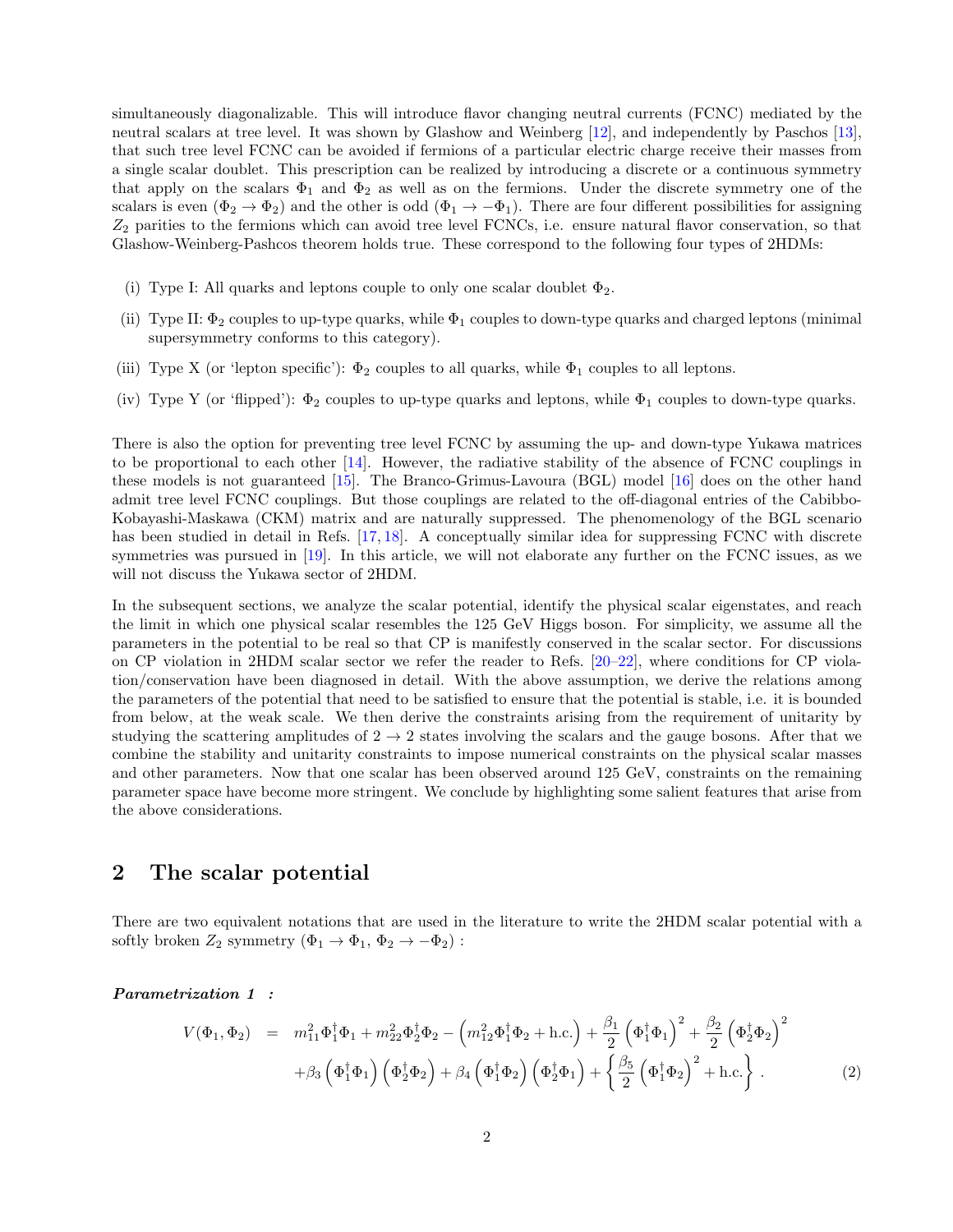Parametrization 2 :

$$
V = \lambda_1 \left( \Phi_1^{\dagger} \Phi_1 - \frac{v_1^2}{2} \right)^2 + \lambda_2 \left( \Phi_2^{\dagger} \Phi_2 - \frac{v_2^2}{2} \right)^2 + \lambda_3 \left( \Phi_1^{\dagger} \Phi_1 + \Phi_2^{\dagger} \Phi_2 - \frac{v_1^2 + v_2^2}{2} \right)^2
$$
  
+ 
$$
\lambda_4 \left( (\Phi_1^{\dagger} \Phi_1)(\Phi_2^{\dagger} \Phi_2) - (\Phi_1^{\dagger} \Phi_2)(\Phi_2^{\dagger} \Phi_1) \right) + \lambda_5 \left( \text{Re } \Phi_1^{\dagger} \Phi_2 - \frac{v_1 v_2}{2} \right)^2 + \lambda_6 \left( \text{Im } \Phi_1^{\dagger} \Phi_2 \right)^2. \tag{3}
$$

The bilinear terms proportional to  $m_{12}^2$  in Eq. (2) or  $\lambda_5$  in Eq. (3) breaks the  $Z_2$  symmetry softly. The presence of these soft breaking terms has implications in ensuring decoupling behavior of these models (briefly discussed in the concluding section). Note that when we minimize the potential of Eq.  $(2)$ , the two minimization conditions can be used to trade  $m_{11}^2$  and  $m_{22}^2$  for  $v_1$  and  $v_2$  and the potential can be cast in the form of Eq. (3). The connections between the parameters of Eq.  $(2)$  and Eq.  $(3)$  are given below :

$$
m_{11}^{2} = -(\lambda_{1}v_{1}^{2} + \lambda_{3}v^{2}); \ m_{22}^{2} = -(\lambda_{2}v_{2}^{2} + \lambda_{3}v^{2}); \ m_{12}^{2} = \frac{\lambda_{5}}{2}v_{1}v_{2}; \ \beta_{1} = 2(\lambda_{1} + \lambda_{3});
$$
  

$$
\beta_{2} = 2(\lambda_{2} + \lambda_{3}); \ \beta_{3} = 2\lambda_{3} + \lambda_{4}; \ \beta_{4} = \frac{\lambda_{5} + \lambda_{6}}{2} - \lambda_{4}; \ \beta_{5} = \frac{\lambda_{5} - \lambda_{6}}{2}.
$$
 (4)

In Eq. (4),  $v = \sqrt{v_1^2 + v_2^2} = 246$  GeV, where  $v_1$  and  $v_2$  are the vevs of the two doublets  $\Phi_1$  and  $\Phi_2$  respectively. For most part of this article, we choose to work with the notation of Eq. (3).

Before we proceed further, we comment on the relative status of the two parametrizations of the potential. The structure in *parametrization* 1 is more general than that in *parametrization* 2. It is possible to go from '1' to '2' but not the other way. In the second one it has been assumed that both scalars receive vevs, while for the first this need not be the case. So the *inert doublet* scenario can be realized only in the first parametrization, e.g. in a simple illustrative scenario, when the dimensionless couplings  $\beta_2 = \beta_3 = \beta_4 = \beta_5 = 0$ , the mass mixing parameter  $m_{12}^2 = 0$ , and  $m_{22}^2 > 0$ . Then the second Higgs doublet  $\Phi_2$  does not acquire any vev, and the SM scalar potential is recovered with the relation  $v^2 = v_1^2 = -m_{11}^2/\beta_1$ . On the other hand, If both doublets do indeed get vevs, there is a correspondence between the parameters in the two cases, which we have explicitly written down in Eq.  $(4)$ .

#### 2.1 Physical eigenstates

We express the scalar doublets as

$$
\Phi_i = \frac{1}{\sqrt{2}} \begin{pmatrix} \sqrt{2}w_i^+ \\ (h_i + v_i) + iz_i \end{pmatrix} . \tag{5}
$$

Then we construct the mass matrices using Eq. (3). Since we have assumed all the potential parameters to be real, there will be no bilinear mixing term of the form  $h_iz_j$ . As a result, the neutral mass eigenstates will also be the eigenstates of CP. For the charged sector we get the following mass matrix :

$$
V_{\text{mass}}^{\text{charged}} = \begin{pmatrix} w_1^+ & w_2^+ \end{pmatrix} M_C^2 \begin{pmatrix} w_1^- \\ w_2^- \end{pmatrix}, \text{ with } M_C^2 = \frac{\lambda_4}{2} \begin{pmatrix} v_2^2 & -v_1 v_2 \\ -v_1 v_2 & v_1^2 \end{pmatrix}. \tag{6}
$$

Diagonalizing  $M_C^2$  we obtain a physical charged Higgs pair  $(H^{\pm})$  and a pair of charged Goldstones  $(\omega^{\pm})$  as follows :

$$
\begin{pmatrix} \omega^{\pm} \\ H^{\pm} \end{pmatrix} = \begin{pmatrix} \cos \beta & \sin \beta \\ -\sin \beta & \cos \beta \end{pmatrix} \begin{pmatrix} w_1^{\pm} \\ w_2^{\pm} \end{pmatrix}, \tag{7}
$$

where  $\tan \beta = v_2/v_1$ . The mass of the charged Higgs pair  $(H^{\pm})$  is found to be

$$
m_{H^{+}}^{2} = \frac{\lambda_{4}}{2}v^{2}.
$$
\n(8)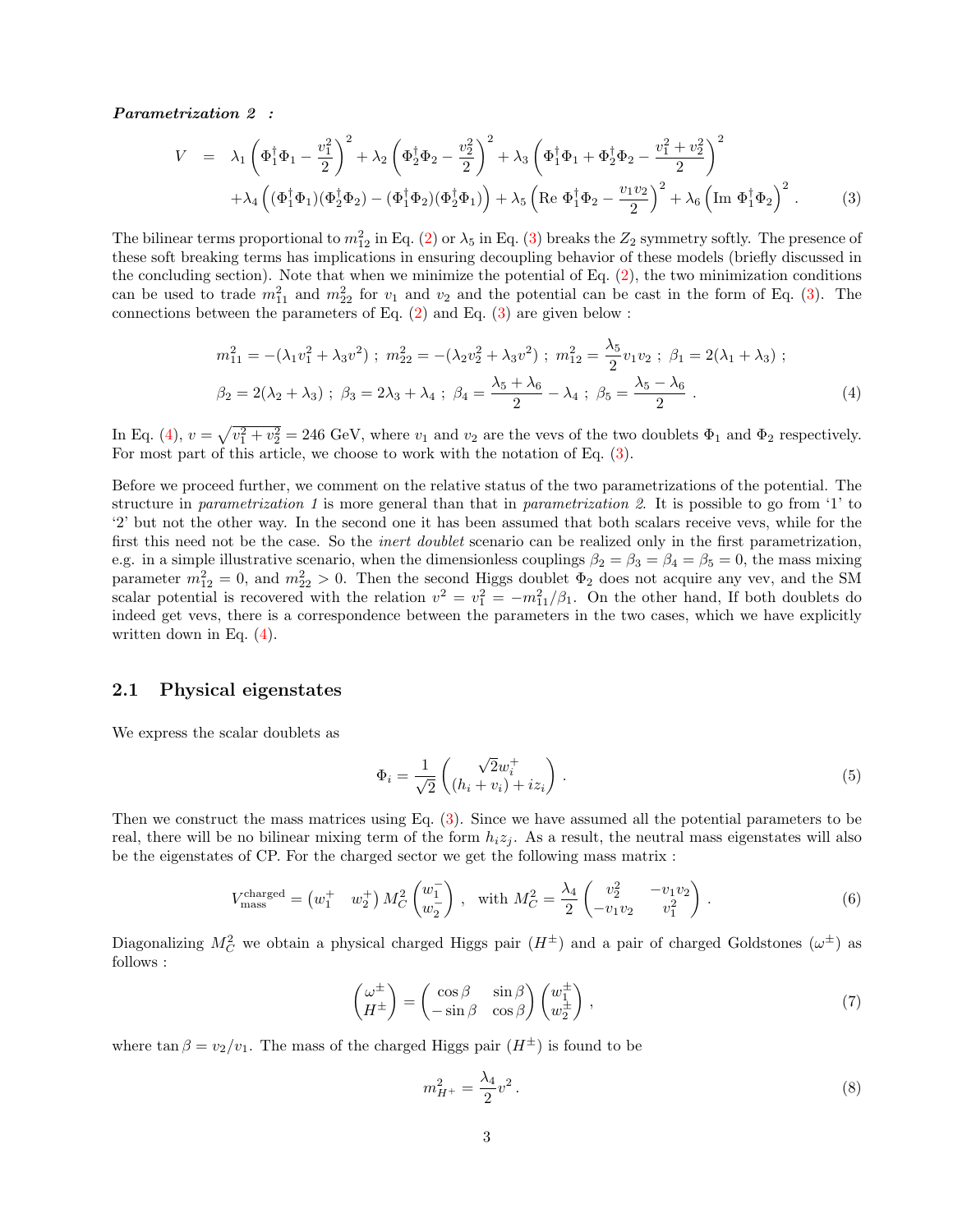Similarly for the pseudoscalar part one can easily find

$$
V_{\text{mass}}^{\text{CP odd}} = (z_1 \quad z_2) \frac{1}{2} M_P^2 \begin{pmatrix} z_1 \\ z_2 \end{pmatrix}, \quad \text{with } M_P^2 = \frac{\lambda_6}{2} \begin{pmatrix} v_2^2 & -v_1 v_2 \\ -v_1 v_2 & v_1^2 \end{pmatrix}.
$$
 (9)

The diagonalization in CP odd sector is similar to that in the charged sector. Here we will get a physical pseudoscalar  $(A)$  and a neutral Goldstone  $(\zeta)$  as follows :

$$
\begin{pmatrix} \zeta \\ A \end{pmatrix} = \begin{pmatrix} \cos \beta & \sin \beta \\ -\sin \beta & \cos \beta \end{pmatrix} \begin{pmatrix} z_1 \\ z_2 \end{pmatrix} . \tag{10}
$$

The mass of the pseudoscalar is given by

$$
m_A^2 = \frac{\lambda_6}{2}v^2. \tag{11}
$$

 $(12b)$ 

For the CP-even scalar part we find

$$
V_{\text{mass}}^{\text{CP even}} = (h_1 \quad h_2) \frac{1}{2} M_S^2 {h_1 \choose h_2} \quad \text{with, } M_S^2 = \begin{pmatrix} A_S & B_S \\ B_S & C_S \end{pmatrix}, \tag{12a}
$$

where, 
$$
A_S = 2(\lambda_1 + \lambda_3)v_1^2 + \frac{\lambda_5}{2}v_2^2
$$
,

$$
B_S = 2(\lambda_3 + \frac{\lambda_5}{4})v_1v_2, \qquad (12c)
$$

$$
C_S = 2(\lambda_2 + \lambda_3)v_2^2 + \frac{\lambda_5}{2}v_1^2.
$$
\n(12d)

The masses of the physical eigenstates,  $H$  (heavier) and  $h$  (lighter), can be readily obtained as

$$
m_H^2 = \frac{1}{2} \left[ (A_S + C_S) + \sqrt{(A_S - C_S)^2 + B_S^2} \right],
$$
\n(13a)

$$
m_h^2 = \frac{1}{2} \left[ (A_S + C_S) - \sqrt{(A_S - C_S)^2 + B_S^2} \right].
$$
 (13b)

The physical scalars are obtained by rotating the original basis by an angle  $\alpha$ :

$$
\begin{pmatrix} H \\ h \end{pmatrix} = \begin{pmatrix} \cos \alpha & \sin \alpha \\ -\sin \alpha & \cos \alpha \end{pmatrix} \begin{pmatrix} h_1 \\ h_2 \end{pmatrix} . \tag{14}
$$

This rotation angle is defined through the following relation

$$
\tan 2\alpha = \frac{2B_S}{A_S - C_S} = \frac{2\left(\lambda_3 + \frac{\lambda_5}{4}\right)v_1v_2}{\lambda_1v_1^2 - \lambda_2v_2^2 + \left(\lambda_3 + \frac{\lambda_5}{4}\right)(v_1^2 - v_2^2)}.
$$
\n(15)

Note that there were eight parameters to start with:  $v_1$ ,  $v_2$  and 6 lambdas. We trade  $v_1$  and  $v_2$  for v and tan  $\beta$ . All the lambdas except  $\lambda_5$  can be traded for 4 physical scalar masses and  $\alpha$ . The relations between these two equivalent sets of parameters are given below :

$$
\lambda_1 = \frac{1}{2v^2 \cos^2 \beta} \left[ m_H^2 \cos^2 \alpha + m_h^2 \sin^2 \alpha - \frac{\sin \alpha \cos \alpha}{\tan \beta} \left( m_H^2 - m_h^2 \right) \right] - \frac{\lambda_5}{4} \left( \tan^2 \beta - 1 \right) ,\tag{16a}
$$

$$
\lambda_2 = \frac{1}{2v^2 \sin^2 \beta} \left[ m_h^2 \cos^2 \alpha + m_H^2 \sin^2 \alpha - \sin \alpha \cos \alpha \tan \beta \left( m_H^2 - m_h^2 \right) \right] - \frac{\lambda_5}{4} \left( \cot^2 \beta - 1 \right) , \quad (16b)
$$

$$
\lambda_3 = \frac{1}{2v^2} \frac{\sin \alpha \cos \alpha}{\sin \beta \cos \beta} \left( m_H^2 - m_h^2 \right) - \frac{\lambda_5}{4}, \qquad (16c)
$$

$$
\lambda_4 = \frac{2}{v^2} m_{H^+}^2, \tag{16d}
$$

$$
\lambda_6 = \frac{2}{v^2} m_A^2 \,. \tag{16e}
$$

Among these,  $v$  is already known (246 GeV) and if we assume that the lightest CP-even Higgs is what has been observed at the LHC, then  $m_h$  is also known (125 GeV). The rest of the parameters need to be constrained from theoretical as well as experimental considerations.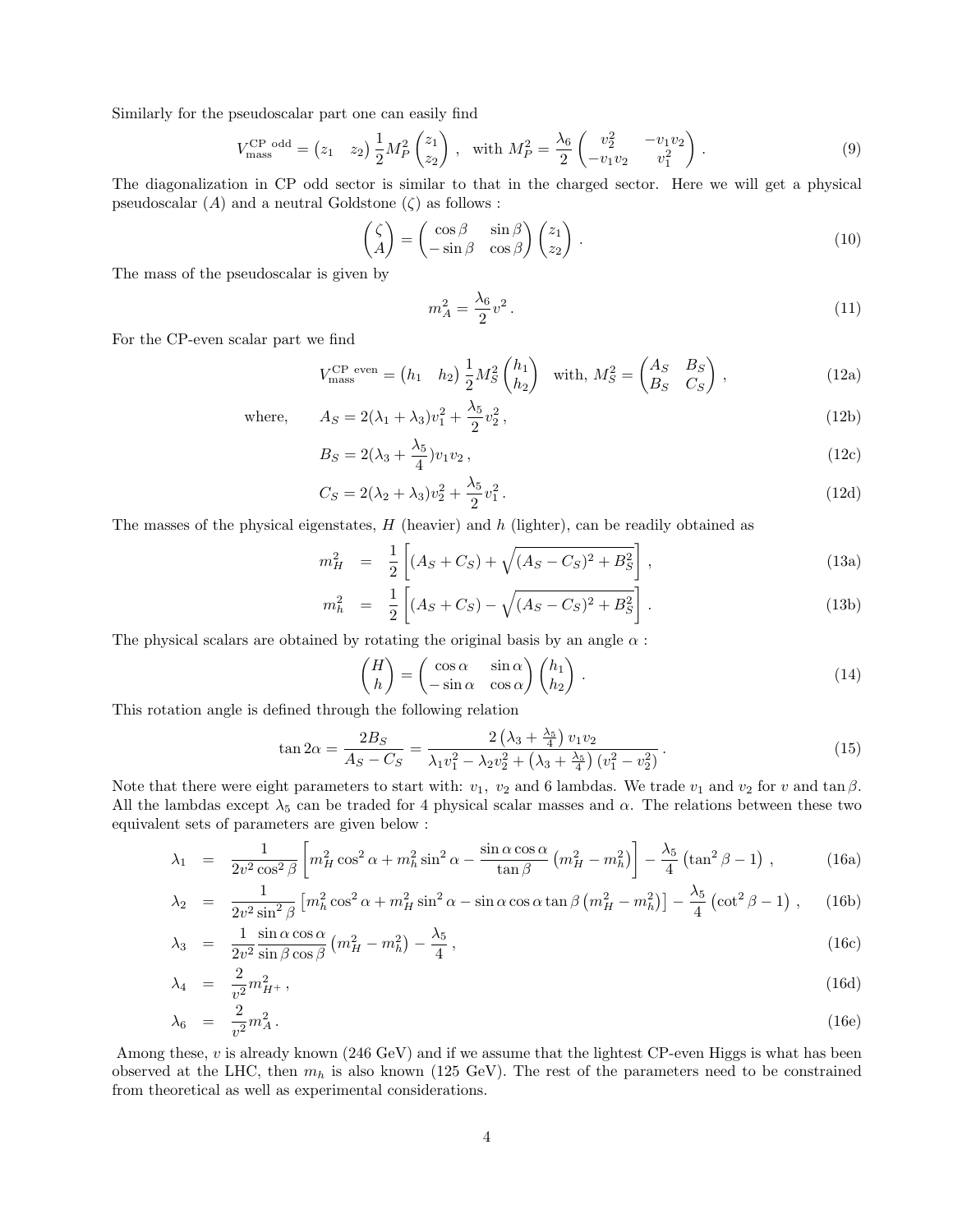

Figure 1: The red, orange and yellow regions represent the 68%, 95% and 99% C.L. allowed regions, respectively, coming from the Higgs signal strength measurements at the LHC. The left (right) panel shows the situation for Type I (II) model. The star-marked points correspond to the best fit values (figures adapted from  $[23]$ ).

#### 2.2 The alignment limit

The *alignment limit* corresponds to recovering a CP-even scalar mass eigenstate with exactly the same gauge, Yukawa and self couplings couplings at tree level as those of the SM Higgs bosons. To start with, it is instructive to look at the trilinear gauge-Higgs couplings which stem from the Higgs kinetic terms:

$$
\mathcal{L}_{\text{kin}}^{\text{scalar}} = |D_{\mu} \Phi_1|^2 + |D_{\mu} \Phi_2|^2 \ni \frac{g^2}{2} W^+_{\mu} W^{\mu-} (v_1 h_1 + v_2 h_2).
$$
 (17)

Clearly, the combination

$$
H^{0} = \frac{1}{v}(v_{1}h_{1} + v_{2}h_{2})
$$
\n(18)

will have gauge couplings exactly as the SM Higgs boson and its orthogonal combination  $(R)$  will not have any RZZ or RWW trilinear couplings.  $H^0$  also mimics the SM Higgs in Yukawa couplings. The states  $H^0$  and R can be obtained by applying the same rotation as in the charged and pseudoscalar sectors:

$$
\begin{pmatrix} H^0 \\ R \end{pmatrix} = \begin{pmatrix} \cos \beta & \sin \beta \\ -\sin \beta & \cos \beta \end{pmatrix} \begin{pmatrix} h_1 \\ h_2 \end{pmatrix} . \tag{19}
$$

Note that this SM-like state  $H^0$  is not guaranteed to be a mass eigenstate in general. The alignment limit specifically implies the condition under which  $H^0$  coincides with one of the CP-even physical eigenstates. To go to the physical basis  $(H, h)$  from  $(H^0, R)$  one needs the following rotation:

$$
H = \cos(\beta - \alpha)H^0 - \sin(\beta - \alpha)R, \qquad (20a)
$$

$$
h = \sin(\beta - \alpha)H^0 + \cos(\beta - \alpha)R. \tag{20b}
$$

Clearly, if we want the lightest CP-even scalar h to posses SM-like couplings, we must set  $sin(\beta - \alpha) = 1$ , which is the definition of the alignment limit. Thus by going to this limit one more parameter is reduced.

Now we come to the important question of how crucial the alignment limit is in the context of current LHC Higgs data. Many global fit results in view of the recent data can be found in the literature [23–28]. In Fig. 1 we display the results of a recent analysis [23]. The orange part represents the 95% C.L. allowed region from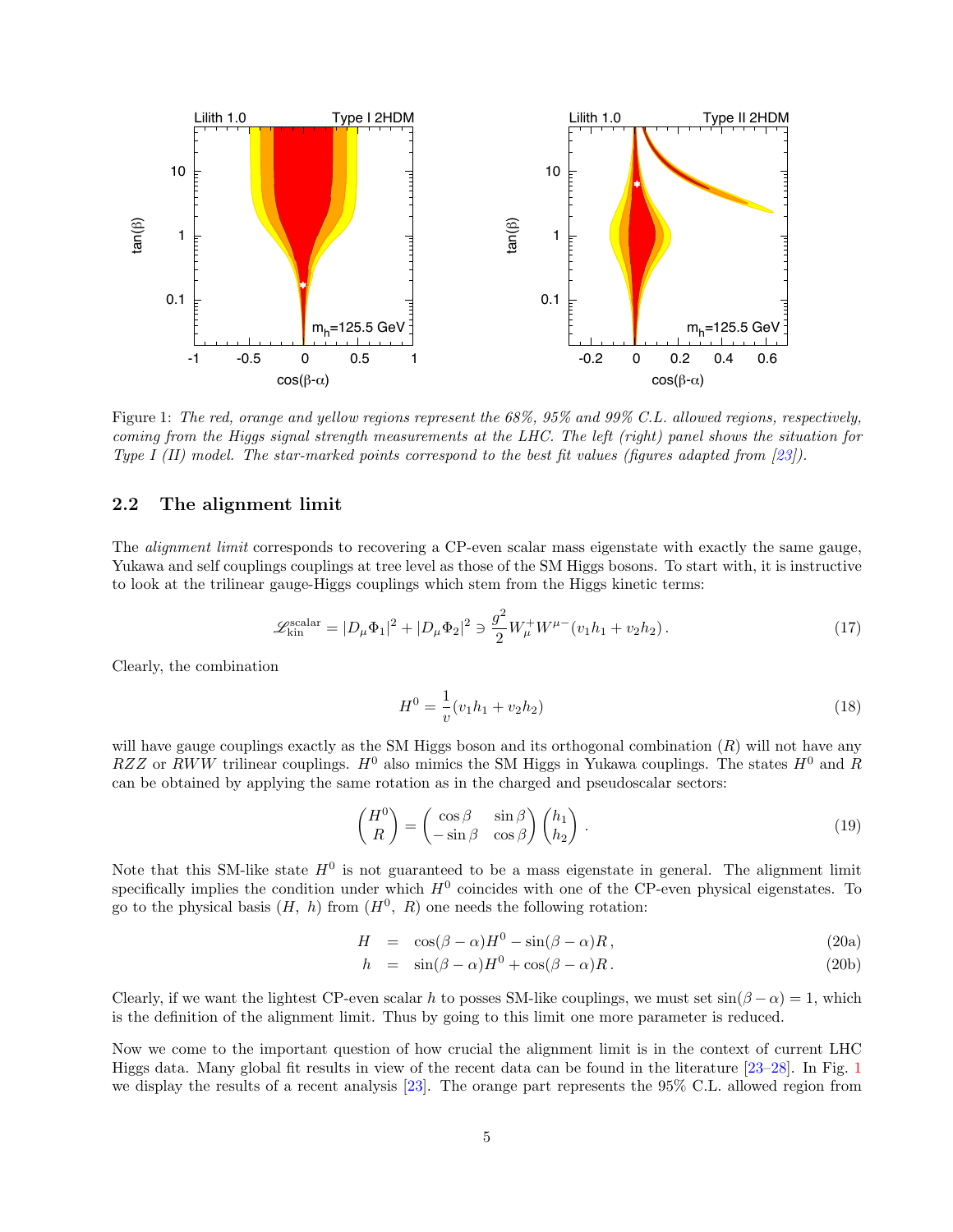

Figure 2: Current measurements of the Higgs signal strengths into different channels by the ATLAS [30] and CMS [31] Collaborations.

measurements of the Higgs signal strengths in various channels (for the latter, see Fig. 2). Since the data is compatible with the SM predictions, the alignment limit is preferred. The horizontal widths of the allowed regions reflect the present accuracy of measurements. In Ref. [28], it has been shown how this width will shrink if future measurements continue to agree more with the SM predictions with greater accuracy, thus pushing us closer to the alignment limit. The SM alignment limit has also been motivated by employing different global symmetries of the scalar potential  $[29]$ .

# 3 Stability constraints

To discuss the stability of the potential it is convenient to work with the notation of Eq. (2). Here we derive the constraints on parameters  $\beta_i$  such that the scalar potential V is bounded from below in any direction in the field space [32,33]. It is sufficient to examine the quartic terms of the scalar potential (which we denote by  $V_4$ ) because only this part of the potential will be dominant for large values of the field components of  $\Phi_1$  and  $\Phi_2$ . We define  $a \equiv \Phi_1^{\dagger} \Phi_1$ ,  $b \equiv \Phi_2^{\dagger} \Phi_2$ ,  $c \equiv \text{Re } \Phi_1^{\dagger} \Phi_2$ ,  $d \equiv \text{Im } \Phi_1^{\dagger} \Phi_2$  and note that

$$
ab \ge c^2 + d^2. \tag{21}
$$

Using these definitions we can rewrite the quartic part of the scalar potential as follows [34]:

$$
V_4 = \frac{1}{2} \left( \sqrt{\beta_1} a - \sqrt{\beta_2} b \right)^2 + \left( \beta_3 + \sqrt{\beta_1 \beta_2} \right) \left( ab - c^2 - d^2 \right) + 2 \left( \beta_3 + \beta_4 + \sqrt{\beta_1 \beta_2} \right) c^2 + \left( \text{Re } \beta_5 - \beta_3 - \beta_4 - \sqrt{\beta_1 \beta_2} \right) \left( c^2 - d^2 \right) - 2cd \text{ Im } \beta_5 \,. \tag{22}
$$

Although we assume all the potential parameters to be real for our phenomenological studies, our arguments on stability do not depend on whether  $\beta_5$  is real or complex. We must ensure that  $V_4$  never becomes infinitely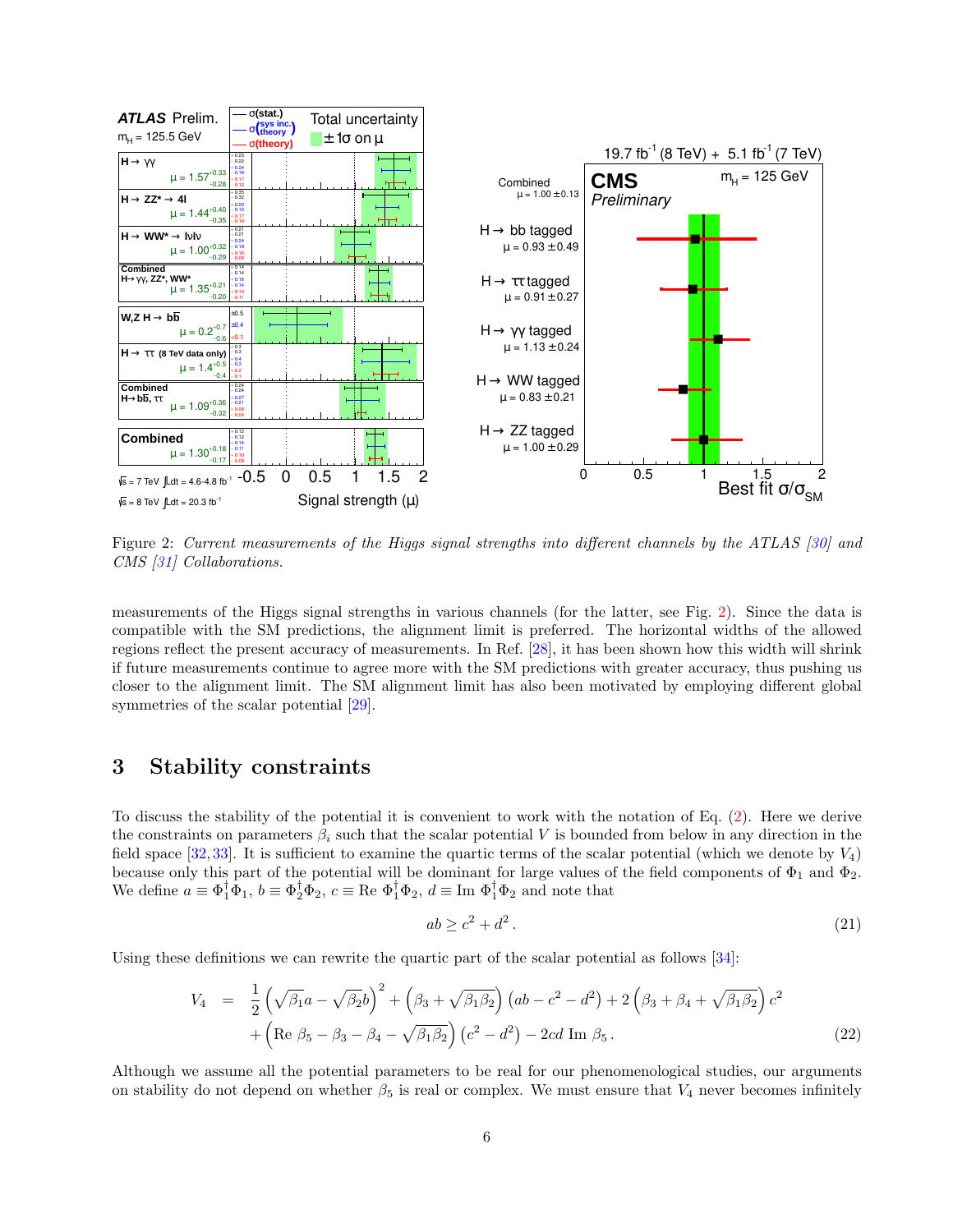negative in any direction of the field space, *i.e.*, for any choice of 8 independent field parameters (4 of  $\Phi_1$  and 4 of  $\Phi_2$ ). Since  $\Phi_1$  and  $\Phi_2$  are two component column matrices, it is possible to choose arbitrary nonzero values for a and b even when we make  $c = d = 0$ . But if a and/or b becomes zero, then  $c = d = 0$  automatically. Keeping these in mind, we now proceed to find the stability constraints, i.e. the conditions under which the potential is bounded from below [32].

(i) Consider the field direction  $b = 0$  (and therefore  $c = d = 0$ ) and  $a \to \infty$ ; then  $V_4 = (\beta_1/2)a^2$ . So,  $V_4$  is not largely negative requires

$$
\beta_1 \ge 0. \tag{23}
$$

(*ii*) Consider the field direction  $a = 0$  (and therefore  $c = d = 0$ ) and  $b \to \infty$ ; then  $V_4 = (\beta_2/2)b^2$ . So,  $V_4$  is not largely negative requires

$$
\beta_2 \ge 0. \tag{24}
$$

(*iii*) Consider the field direction along which  $a = \sqrt{\beta_2/\beta_1}b$  (so that the first term in Eq. (22) vanishes) and  $c = d = 0$ . In addition to this we go to large field values in that direction, *i.e.*,  $a, b \rightarrow \infty$ . Then,  $V_4 = (\beta_3 + \sqrt{\beta_1 \beta_2})ab$ . Now, as a,  $b > 0$  by definition, the condition for the potential not to hit  $(-\infty)$ becomes

$$
\beta_3 + \sqrt{\beta_1 \beta_2} \ge 0. \tag{25}
$$

(iv) Again consider the field direction in which  $a = \sqrt{\beta_2/\beta_1}b$  along with  $ab = c^2 + d^2$ . Along this direction,  $V_4$  is of the form

$$
V_4 = P c^2 + 2Qcd + Rd^2, \qquad (26a)
$$

where, 
$$
P = \text{Re } \beta_5 + \Lambda
$$
, (26b)

$$
Q = -\text{Im}\,\beta_5,\tag{26c}
$$

$$
R = -\text{Re }\beta_5 + \Lambda \,,\tag{26d}
$$

with, 
$$
S = \beta_3 + \beta_4 + \sqrt{\beta_1 \beta_2}
$$
. (26e)

Since c and d are still arbitrary, by choosing  $d = 0$ ,  $c \to \infty$  and  $c = 0$ ,  $d \to \infty$  successively, we require

$$
P = \text{Re } \beta_5 + S \ge 0, \tag{27a}
$$

$$
R = -\text{Re }\beta_5 + S \ge 0,\tag{27b}
$$

and hence, 
$$
S \ge 0
$$
. (27c)

To have another condition, let us recast Eq. (26a) into the following form :

$$
V_4 = P\left(c + \frac{Q}{P}d\right)^2 + \left(R - \frac{Q^2}{P}\right)d^2.
$$
\n
$$
(28)
$$

We can now choose a direction along which  $c = -Q/P d$  with  $d \to \infty$  so that we have the following condition :

$$
R - \frac{Q^2}{P} > 0 \Rightarrow PR > Q^2. \tag{29}
$$

For the last step, remember that  $P > 0$  (Eq. (27a)) so that we can multiply both sides by P without flipping the inequality sign. After substituting for  $P$ ,  $Q$  and  $R$  we get from Eq. (29):

$$
S^{2} - (\text{Re } \beta_{5})^{2} > (\text{Im } \beta_{5})^{2} \Rightarrow S^{2} > |\beta_{5}|^{2}, \tag{30a}
$$

$$
S > |\beta_5|,\tag{30b}
$$

where, in the last step we have used the fact that  $S > 0$  (Eq. (27c)). Since  $|\beta_5| > \pm \beta_5$ , 0, Eq. (30b) puts a stronger constrain on S than Eq.  $(27)$ . Therefore, substituting for S, Eq.  $(30b)$  becomes

$$
\beta_3 + \beta_4 + \sqrt{\beta_1 \beta_2} > |\beta_5| \,. \tag{31}
$$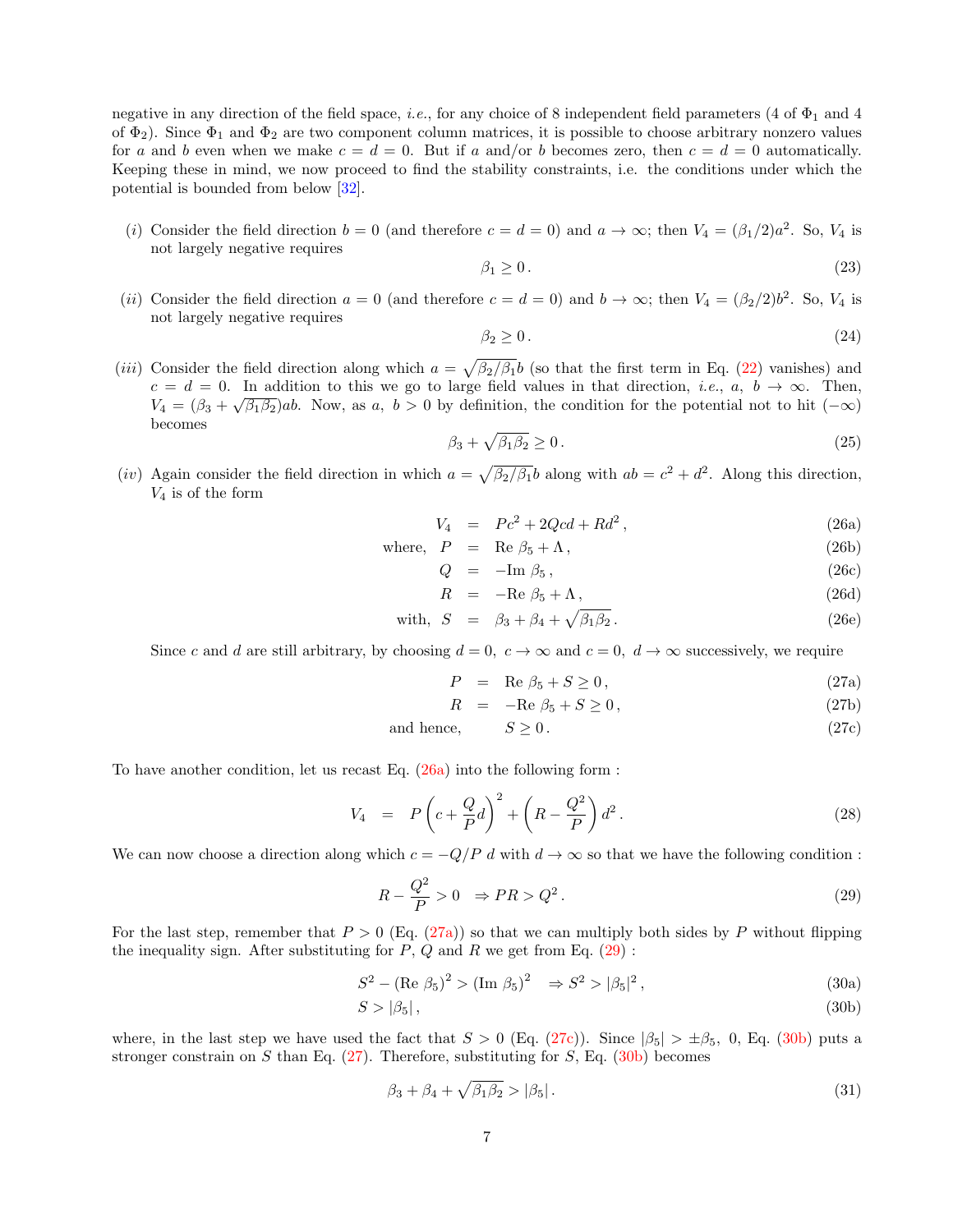We now collect Eqs. (23), (24), (25) and (31) together and, using Eq. (4), express them in terms of lambdas for later use :

$$
\lambda_1 + \lambda_3 > 0, \tag{32a}
$$

$$
\lambda_2 + \lambda_3 > 0, \tag{32b}
$$

$$
(2\lambda_3 + \lambda_4) + 2\sqrt{(\lambda_1 + \lambda_3)(\lambda_2 + \lambda_3)} > 0,
$$
\n
$$
(32c)
$$

$$
2\lambda_3 + \frac{\lambda_5 + \lambda_6}{2} - \frac{|\lambda_5 - \lambda_6|}{2} + 2\sqrt{(\lambda_1 + \lambda_3)(\lambda_2 + \lambda_3)} > 0. \tag{32d}
$$

The above conditions are both necessary and sufficient for ensuring the stability of the electroweak vacuum. This has also been shown through rigorous analysis in [35, 36]. In addition to these stability conditions, one also needs to ensure the positivity of the physical scalar masses [33, 37]. Additionally, one might also wish to ensure that the minima is indeed the global minimum. The condition for the latter is given by [38]

$$
m_{12}^2 \left( m_{11}^2 - m_{22}^2 \sqrt{\frac{\beta_1}{\beta_2}} \right) \left( \tan \beta - \sqrt[4]{\frac{\beta_1}{\beta_2}} \right) > 0. \tag{33}
$$

## 4 Unitarity constraints

In this section we study the energy growth of scattering amplitudes involving the scalar states. Any scattering amplitude can be expanded in terms of the partial waves as follows :

$$
\mathcal{M}(\theta) = 16\pi \sum_{\ell=0}^{\infty} a_{\ell} (2\ell+1) P_{\ell}(\cos\theta), \qquad (34)
$$

where,  $\theta$  is the scattering angle and  $P_{\ell}(x)$  is the Legendre polynomial of order  $\ell$ . The prescription is as follows: once we calculate the Feynman amplitude of a certain  $2 \rightarrow 2$  scattering process, each of the partial wave amplitude  $(a_{\ell})$ , in Eq. (34), can be extracted by using the orthonormality of the Legendre polynomials. In the context of SM, the pioneering work has been done by Lee, Quigg and Thacker (LQT) [39]. They have analyzed several two body scatterings involving longitudinal gauge bosons and physical Higgs in the SM. All such scattering amplitudes are proportional to Higgs quartic coupling in the high energy limit. The  $\ell = 0$  partial wave amplitude  $(a_0)$  is then extracted from these amplitudes and cast in the form of what is called an S-matrix having different two-body states as rows and columns. The largest eigenvalue of this matrix is bounded by the unitarity constraint,  $|a_0| < 1$ . This restricts the quartic Higgs self coupling and therefore the Higgs mass to a maximum value.

The procedure has been extended to the case of a 2HDM scalar potential [40–44]. Here also same types of two body scattering channels are considered. Thanks to the equivalence theorem [45, 46], we can use unphysical Higgses instead of actual longitudinal components of the gauge bosons when considering the high energy limit. The diagrams containing trilinear vertices will be suppressed by a factor of  $E<sup>2</sup>$  coming from the intermediate propagator. Thus they do not contribute at high energies, and only the quartic couplings contribute. Since we are interested only in the eigenvalues of the S-matrix, we may for convenience with the original fields of Eq. (3) instead of the physical mass eigenstates.

To provide clarity, let us outline the method of obtaining the constraints. As already argued, only the dimensionless quartic couplings will contribute to the amplitudes at high energies. As a result, only  $\ell = 0$  partial amplitude  $(a_0)$  will receive nonzero contribution from the leading order terms in the scattering amplitudes. The task is to find the expressions of  $a_0$  for every possible  $2 \rightarrow 2$  scattering process and cast them in the form of an S-matrix which is constructed by taking the different two-body channels as rows and columns. Unitarity will restrict the magnitude of each of the eigenvalues of this S-matrix to lie below unity.

First we identify all the possible two-particle channels. These two-particle states are made of the fields  $w_k^{\pm}$ ,  $h_k$ and  $z_k$  corresponding to the parametrization of Eq. (5). For our calculation, we consider neutral combinations out of two-particle states (e.g.,  $w_i^+ w_j^-$ ,  $h_i h_j$ ,  $z_i z_j$ ,  $h_i z_j$ ) and singly charged two-particle states (e.g.,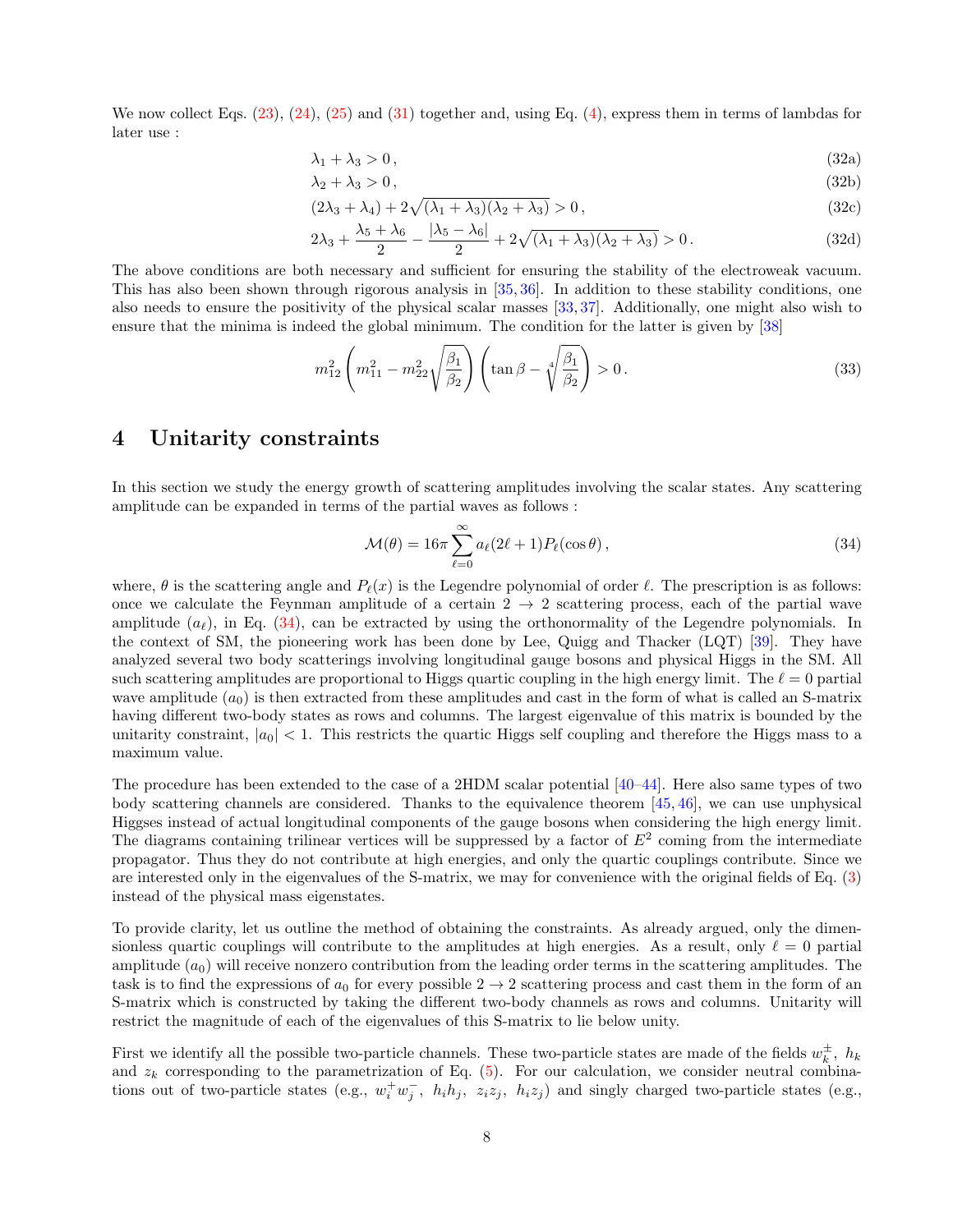$w_i^h_j$ ,  $w_i^+z_j$ ). In general, if we have *n*-number of doublets  $\phi_k$  ( $k=1,\ldots,n$ ) in nHDM scenarios, there will be  $(3n^2+n)$ -number of neutral and  $2n^2$ -number of charged two-particle states. Clearly, the dimensions of S-matries formed out of these two-particle states will be a  $(3n^2 + n) \times (3n^2 + n)$  and  $2n^2 \times 2n^2$  for the neutral and charged cases respectively. The eigenvalues of these matrices should be bounded by the unitarity constraint.

The neutral channel S-matrix for 2HDM is a  $14 \times 14$  matrix with the following two-particle states as rows and columns :

$$
w_1^+ w_1^-, w_2^+ w_2^-, w_1^+ w_2^-, w_2^+ w_1^-, \frac{h_1 h_1}{\sqrt{2}}, \frac{z_1 z_1}{\sqrt{2}}, \frac{h_2 h_2}{\sqrt{2}}, \frac{z_2 z_2}{\sqrt{2}}, h_1 z_2, h_2 z_1, z_1 z_2, h_1 h_2, h_1 z_1, h_2 z_2. \tag{35}
$$

The factor of  $1/\sqrt{2}$  associated with the identical particle states arises due to Bose symmetry. In the most general case, finding the eigenvalues of the  $14 \times 14$  matrix would be a tedious job. But the potential of Eq. (3) contains some obvious symmetries in its quartic terms. These symmetries will allow us to decompose the full matrix in smaller blocks. Now, each term in the quartic part of the potential always contains even number of indices (1 or 2). Consequently a state  $x_1y_1$  or  $x_2y_2$  will always scatter into  $x_1y_1$  or  $x_2y_2$  but not into  $x_1y_2$  or  $x_2y_1$  and vice versa. Furthermore, CP symmetry is conserved. This implies that a neutral combination  $h_i h_j$  or  $z_iz_j$  will never go into  $h_iz_j$ . Keeping these facts in mind we can now decompose the S-matrix in the neutral sector into smaller blocks as follows :

$$
\mathcal{M}_N = \begin{pmatrix}\n(\mathcal{M}_N^{11})_{6 \times 6} & 0 & 0 \\
0 & (\mathcal{M}_N^{11})_{2 \times 2} & 0 \\
0 & 0 & (\mathcal{M}_N^{12})_{6 \times 6}\n\end{pmatrix}.
$$
\n(36)

The submatrices are given below :

$$
w_1^+ w_1^-
$$
\n
$$
w_2^+ w_1^-
$$
\n
$$
w_1^+ w_1^-
$$
\n
$$
w_1^+ w_1^-
$$
\n
$$
w_1^+ w_1^-
$$
\n
$$
w_1^+ w_1^-
$$
\n
$$
w_1^+ w_1^-
$$
\n
$$
w_2^+ w_2^-
$$
\n
$$
w_2^+ w_2^-
$$
\n
$$
2\lambda_3 + \frac{\lambda_5 + \lambda_6}{2} \quad \sqrt{2}(\lambda_1 + \lambda_3) \quad \sqrt{2}(\lambda_1 + \lambda_3) \quad \sqrt{2}(\lambda_1 + \lambda_3) \quad \sqrt{2}(\lambda_3 + \frac{\lambda_4}{2}) \quad \sqrt{2}(\lambda_3 + \frac{\lambda_4}{2})
$$
\n
$$
w_2^+ w_2^-
$$
\n
$$
2\lambda_3 + \frac{\lambda_5 + \lambda_6}{2} \quad 4(\lambda_2 + \lambda_3) \quad \sqrt{2}(\lambda_3 + \frac{\lambda_4}{2}) \quad \sqrt{2}(\lambda_3 + \frac{\lambda_4}{2}) \quad \sqrt{2}(\lambda_3 + \frac{\lambda_4}{2}) \quad \sqrt{2}(\lambda_2 + \lambda_3) \quad \sqrt{2}(\lambda_2 + \lambda_3)
$$
\n
$$
(\lambda_1 + \lambda_3) \quad \lambda_3 + \frac{\lambda_5}{2} \quad \lambda_3 + \frac{\lambda_6}{2}
$$
\n
$$
2\lambda_3 + \frac{\lambda_5}{2} \quad \sqrt{2}(\lambda_1 + \lambda_3) \quad \sqrt{2}(\lambda_3 + \frac{\lambda_4}{2}) \quad 3(\lambda_1 + \lambda_3) \quad \lambda_1 + \lambda_3 \quad \lambda_3 + \frac{\lambda_5}{2} \quad \lambda_3 + \frac{\lambda_6}{2}
$$
\n
$$
\frac{22}{2} \quad \sqrt{2}(\lambda_1 + \lambda_3) \quad \sqrt{2}(\lambda_2 + \lambda_3) \quad \lambda_3 + \frac{\lambda_5}{2} \quad \lambda_3 + \frac{\lambda_6}{2} \quad \lambda_3 + \frac{\lambda_5}{2}
$$
\n
$$
\frac{22}{\sqrt{2}} \quad \sqrt{2}(\lambda_3 + \frac{\lambda_4}{2}) \quad \sqrt{2}
$$

$$
(\mathcal{M}_N^{11})_{2\times 2} = \frac{h_1 z_1}{h_2 z_2} \begin{pmatrix} 2(\lambda_1 + \lambda_3) & \frac{\lambda_5 - \lambda_6}{2} \\ \frac{\lambda_5 - \lambda_6}{2} & 2(\lambda_2 + \lambda_3) \end{pmatrix},
$$
(37b)

$$
(M_N^{12})_{6\times6} = \begin{matrix} w_1^+ w_2^- & w_2^+ w_1^- & h_1 z_2 & h_2 z_1 & z_1 z_2 & h_1 h_2 \\ w_1^+ w_2^- & 2\lambda_3 + \frac{\lambda_5 + \lambda_6}{2} & \lambda_5 - \lambda_6 & -\frac{i}{2}(\lambda_4 - \lambda_6) & \frac{i}{2}(\lambda_4 - \lambda_6) & \frac{\lambda_5 - \lambda_4}{2} & \frac{\lambda_5 - \lambda_4}{2} \\ w_2^+ w_1^- & \lambda_5 - \lambda_6 & 2\lambda_3 + \frac{\lambda_5 + \lambda_6}{2} & \frac{i}{2}(\lambda_4 - \lambda_6) & -\frac{i}{2}(\lambda_4 - \lambda_6) & \frac{\lambda_5 - \lambda_4}{2} & \frac{\lambda_5 - \lambda_4}{2} \\ \frac{i}{2}(\lambda_4 - \lambda_6) & -\frac{i}{2}(\lambda_4 - \lambda_6) & 2\lambda_3 + \lambda_6 & \frac{\lambda_5 - \lambda_6}{2} & 0 & 0 \\ -\frac{i}{2}(\lambda_4 - \lambda_6) & \frac{i}{2}(\lambda_4 - \lambda_6) & \frac{\lambda_5 - \lambda_6}{2} & 2\lambda_3 + \lambda_6 & 0 & 0 \\ -\frac{i}{2}(\lambda_4 - \lambda_6) & \frac{i}{2}(\lambda_4 - \lambda_6) & \frac{\lambda_5 - \lambda_6}{2} & 2\lambda_3 + \lambda_6 & 0 & 0 \\ z_1 z_2 & \frac{\lambda_5 - \lambda_4}{2} & \frac{\lambda_5 - \lambda_4}{2} & 0 & 0 & 2\lambda_3 + \lambda_5 & \frac{\lambda_5 - \lambda_6}{2} \\ \frac{\lambda_5 - \lambda_4}{2} & \frac{\lambda_5 - \lambda_4}{2} & 0 & 0 & \frac{\lambda_5 - \lambda_6}{2} & 2\lambda_3 + \lambda_5 \end{matrix}.
$$
 (37c)

The same exercise can be repeated for the charged two-particle state combinations. With the singly charged state combinations, it will be a  $8 \times 8$  matrix which will take the following block diagonal form :

$$
\mathcal{M}_C = \begin{pmatrix} (\mathcal{M}_C^{11})_{4 \times 4} & 0\\ 0 & (\mathcal{M}_C^{12})_{4 \times 4} \end{pmatrix} . \tag{38}
$$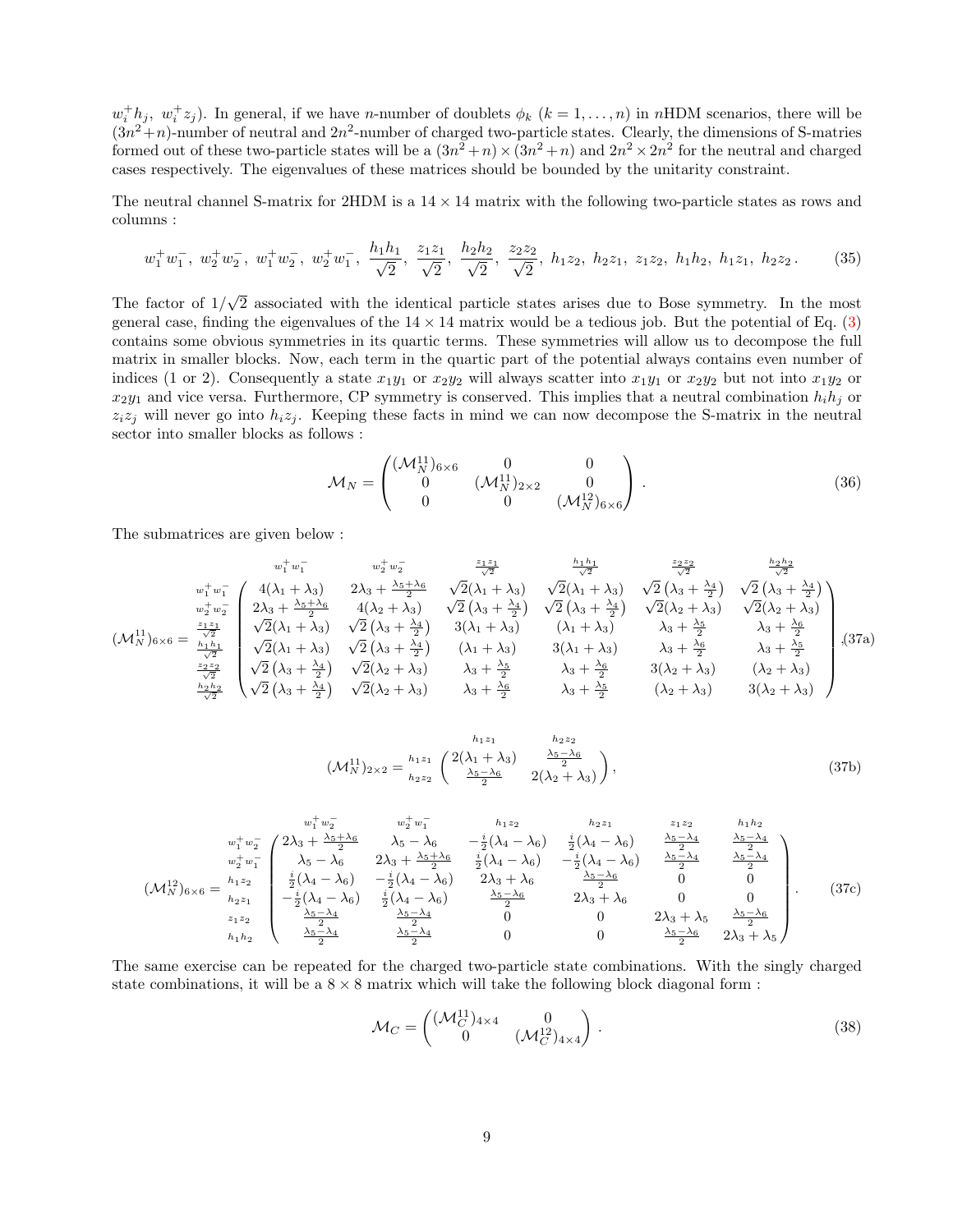The submatrices are given below :

$$
(\mathcal{M}_{C}^{11})_{4\times4} = \begin{array}{c} h_{1}w_{1}^{+} & h_{2}w_{2}^{+} & z_{1}w_{1}^{+} & z_{2}w_{2}^{+} \\ h_{1}w_{1}^{+} & 2(\lambda_{1}+\lambda_{3}) & \frac{\lambda_{5}-\lambda_{4}}{2} & 0 & -\frac{i}{2}(\lambda_{4}-\lambda_{6}) \\ z_{1}w_{1}^{+} & 0 & \frac{i}{2}(\lambda_{4}-\lambda_{6}) & 0 \\ z_{2}w_{2}^{+} & 0 & \frac{i}{2}(\lambda_{4}-\lambda_{6}) & 2(\lambda_{1}+\lambda_{3}) & \frac{\lambda_{5}-\lambda_{4}}{2} \\ \frac{i}{2}(\lambda_{4}-\lambda_{6}) & 0 & \frac{\lambda_{5}-\lambda_{4}}{2} & 2(\lambda_{2}+\lambda_{3}) \end{array}, \qquad (39a)
$$
\n
$$
h_{1}w_{2}^{+} & h_{2}w_{1}^{+} & z_{1}w_{2}^{+} & z_{2}w_{1}^{+} \\ (M_{C}^{12})_{4\times4} = \begin{array}{c} h_{1}w_{2}^{+} & 2\lambda_{3}+\lambda_{4} & \frac{\lambda_{5}-\lambda_{4}}{2} & 0 & \frac{i}{2}(\lambda_{4}-\lambda_{6}) \\ z_{1}w_{2}^{+} & 2\lambda_{3}+\lambda_{4} & \frac{\lambda_{5}-\lambda_{4}}{2} & 0 & \frac{i}{2}(\lambda_{4}-\lambda_{6}) \\ z_{2}w_{1}^{+} & 0 & -\frac{i}{2}(\lambda_{4}-\lambda_{6}) & 2\lambda_{3}+\lambda_{4} & \frac{\lambda_{5}-\lambda_{4}}{2} \\ z_{2}w_{1}^{+} & -\frac{i}{2}(\lambda_{4}-\lambda_{6}) & 0 & \frac{\lambda_{5}-\lambda_{4}}{2} & 2\lambda_{3}+\lambda_{4} \end{array} \qquad (39b)
$$

The eigenvalues for these matrices are given by

- $({\cal M}_N^{11})_{6\times 6}: a_1^{\pm}, a_2^{\pm}, a_3^{\pm}.$
- $({\cal M}^{11}_N)_{2\times 2}: a_3^\pm.$
- $(\mathcal{M}_N^{12})_{6\times6}$ :  $b_1$ ,  $b_2$ ,  $b_3$ ,  $b_4$ ,  $b_5$ , with  $b_5$  twofold degenerate.
- $(\mathcal{M}_C^{11})_{4\times4}: a_2^{\pm}, a_3^{\pm}.$
- $(\mathcal{M}_C^{12})_{4\times4}$  :  $b_2$ ,  $b_4$ ,  $b_5$ ,  $b_6$ .

We also display the explicit expressions for these eigenvalues :

$$
a_1^{\pm} = 3(\lambda_1 + \lambda_2 + 2\lambda_3) \pm \sqrt{9(\lambda_1 - \lambda_2)^2 + \left(4\lambda_3 + \lambda_4 + \frac{\lambda_5 + \lambda_6}{2}\right)^2},
$$
\n(40a)

$$
a_2^{\pm} = (\lambda_1 + \lambda_2 + 2\lambda_3) \pm \sqrt{(\lambda_1 - \lambda_2)^2 + \frac{1}{4} (2\lambda_4 - \lambda_5 - \lambda_6)^2},
$$
\n(40b)

$$
a_3^{\pm} = (\lambda_1 + \lambda_2 + 2\lambda_3) \pm \sqrt{(\lambda_1 - \lambda_2)^2 + \frac{1}{4} (\lambda_5 - \lambda_6)^2},
$$
\n(40c)

$$
b_1 = 2\lambda_3 - \lambda_4 - \frac{1}{2}\lambda_5 + \frac{5}{2}\lambda_6, \qquad (40d)
$$

$$
b_2 = 2\lambda_3 + \lambda_4 - \frac{1}{2}\lambda_5 + \frac{1}{2}\lambda_6, \qquad (40e)
$$

$$
b_3 = 2\lambda_3 - \lambda_4 + \frac{5}{2}\lambda_5 - \frac{1}{2}\lambda_6, \qquad (40f)
$$

$$
b_4 = 2\lambda_3 + \lambda_4 + \frac{1}{2}\lambda_5 - \frac{1}{2}\lambda_6, \tag{40g}
$$

$$
b_5 = 2\lambda_3 + \frac{1}{2}\lambda_5 + \frac{1}{2}\lambda_6, \tag{40h}
$$

$$
b_6 = 2(\lambda_3 + \lambda_4) - \frac{1}{2}\lambda_5 - \frac{1}{2}\lambda_6.
$$
\n(40i)

Each of the above eigenvalues will be bounded from the unitarity constraint as

$$
|a_i^{\pm}|, |b_i| \le 16\pi. \tag{41}
$$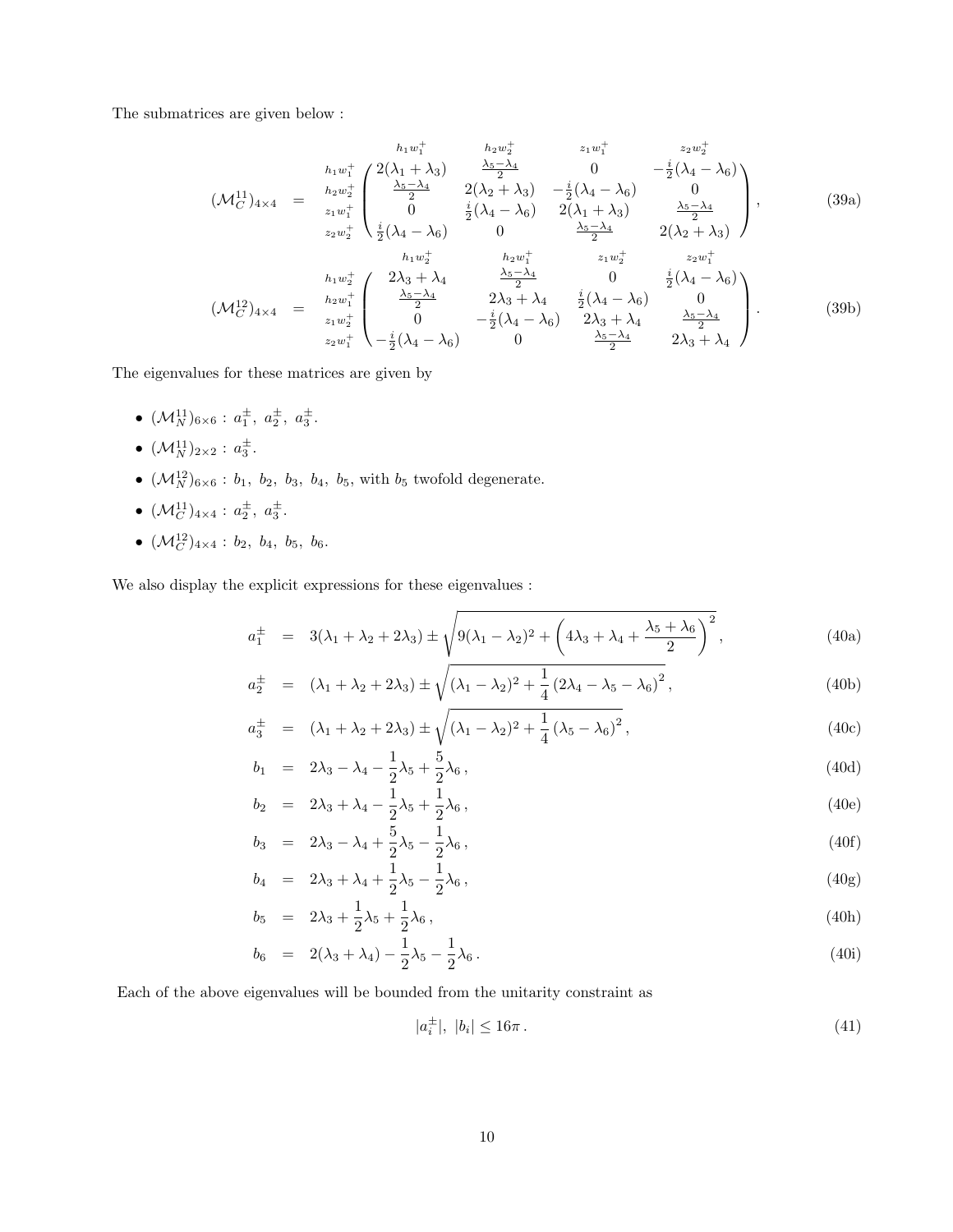

Figure 3: Allowed region (shown by scattered points) from unitarity and stability for exact  $Z_2$  symmetry ( $\lambda_5 = 0$ ).

## 5 Numerical constraints on the scalar masses

We now investigate the implications of the above conditions on the physical scalar masses, especially the nonstandard ones. Fig. 3 shows the region allowed by the combined constraints from unitarity and the boundedness of the potential for  $\lambda_5 = 0$ , *i.e.*, exact  $Z_2$  symmetry. Two noteworthy features emerge [47] :

- (i) From the left panel of Fig. 3, one can read the upper and lower limits on tan  $\beta$  as  $1/8 < \tan \beta < 8$ .
- (ii) The upper limits on nonstandard scalars masses are given by:  $m_H$ ,  $m_A$ ,  $m_{H^+}$  < 1 TeV.

To understand the origin of the above limits we look into the eigenvalues of Eq. (40). The first two constraints for boundedness in Eq.  $(32)$  can be combined into

$$
\lambda_1 + \lambda_2 + 2\lambda_3 > 0. \tag{42}
$$

Together with the condition  $|a_1^{\pm}| < 16\pi$ , this implies

$$
0 < \lambda_1 + \lambda_2 + 2\lambda_3 < \frac{16\pi}{3},\tag{43}
$$

$$
\Rightarrow \qquad 0 < \left( m_H^2 - \frac{1}{2} \lambda_5 v^2 \right) (\tan^2 \beta + \cot^2 \beta) + 2m_h^2 < \frac{32\pi v^2}{3}, \tag{44}
$$

where the last expression is obtained from the previous one by using Eq. (16) in the alignment limit. Since the heavier CP-even Higgs mass  $m_H > 125$  GeV, a limit on tan  $\beta$  (as well as cot  $\beta$ ) is obtained when  $\lambda_5 = 0$ . Since the minimum value of  $(\tan^2 \beta + \cot^2 \beta)$  is 2 when  $\tan \beta = 1$ , the maximum possible value of  $m_H$  is obtained for  $\tan \beta = 1$ . Eq. (44) thus explains the  $\tan \beta$  dependent bound on  $m_H$  as depicted in the left panel of Fig. 3.

To obtain restrictions on the individual masses,  $m_A$  and  $m_{H+}$ , we use the following inequalities :

$$
|b_1 - b_3| \equiv 3|\lambda_6 - \lambda_5| < 32\pi \qquad \Rightarrow \ |m_A^2 - \frac{1}{2}\lambda_5 v^2| < \frac{16\pi v^2}{3},\tag{45a}
$$

$$
b_6 - b_3| \equiv 3|\lambda_4 - \lambda_5| < 32\pi \qquad \Rightarrow \ |m_{H^+}^2 - \frac{1}{2}\lambda_5 v^2| < \frac{16\pi v^2}{3} \,. \tag{45b}
$$

Using Eqs. (45a) and (45b) we put limits on  $m_A$  and  $m_{H^+}$ , respectively, when  $\lambda_5 = 0$ . Additionally, due to the inequality

$$
|b_1 - b_6| \equiv 3|\lambda_6 - \lambda_4| < 32\pi \qquad \Rightarrow \ |m_A^2 - m_H^2| < \frac{16\pi v^2}{3},\tag{46}
$$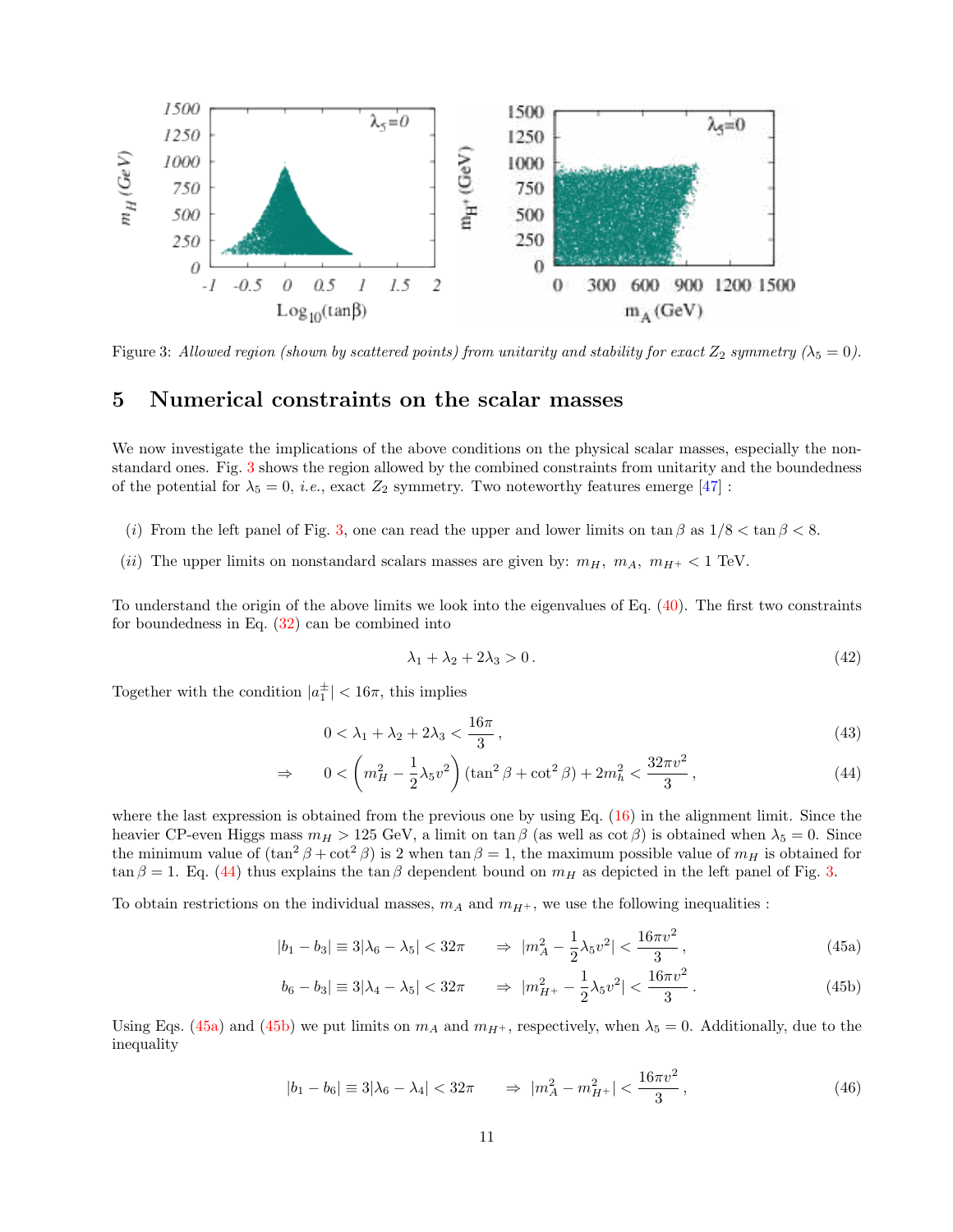

Figure 4: Relaxation of the constraints on tan  $\beta$  for nonzero  $\lambda_5$ . The right panel should be compared with the left panel of Fig. 3.



Figure 5: Effect of nonzero  $\lambda_5$  on the constraints on the nonstandard masses.

we expect the splitting between  $m_A$  and  $m_{H+}$  to be *always* restricted. It is also interesting to note that the conclusions obtained from Eqs.  $(45a)$ ,  $(45b)$  and  $(46)$  do not depend on the imposition of the alignment condition.

From Eq. (44) we also observe that the allowed space for  $\tan \beta$  is further squeezed if  $\lambda_5 < 0$ , but the bound is relaxed if  $\lambda_5 > 0$ . This feature emerges from the left panel of Fig. 4. In addition to this, we can see from Eq. (44) that  $m_H^2$  must be close to  $1/2\lambda_5v^2$  if tan  $\beta$  moderately deviates from unity. This feature is reflected by the horizontal tail in the right panel of Fig. 4 on both sides of the peak. The width of the tail is a result of the variation of  $\lambda_5$  in the range [-15, 15].

From Eqs. (45a), (45b) and (44) we note that the upper bounds on the nonstandard scalar masses will be relaxed for  $\lambda_5 > 0$  and get tighter for  $\lambda_5 < 0$ . Fig. 5 reflects these features.

An interesting alternative arises if instead of  $Z_2$  one imposes an U(1) symmetry under which  $\Phi_1 \to \Phi_1$  and  $\Phi_2 \to e^{i\alpha} \Phi_2$ . This U(1) symmetry needs to be softly broken to forbid the appearance of an exactly massless pseudoscalar. This U(1) symmetry, in the quartic terms, implies  $\beta_5 = 0$  in Eq. (2) or  $\lambda_5 = \lambda_6$  in Eq. (3). The constraints on the scalar masses imposed by the stability and unitarity conditions in Eqs. (32) and (40) have been plotted in Fig. 6 for tan  $\beta = 1$ , 5 and 10 by performing random scan over all nonstandard scalar masses.

The following salient features emerge from the plots.

(i) There is a correlation between  $m_A$  and  $m_H$  which gets stronger for larger values of tan  $\beta$ . They become nearly degenerate once tan  $\beta > 10$ . To understand this, we observe that Eq. (44) for  $\lambda_5 = \lambda_6$  reduces to

$$
0 \le (m_H^2 - m_A^2)(\tan^2 \beta + \cot^2 \beta) + 2m_h^2 \le \frac{32\pi v^2}{3} \,. \tag{47}
$$

Clearly, for tan  $\beta$  away from unity, H and A are nearly degenerate.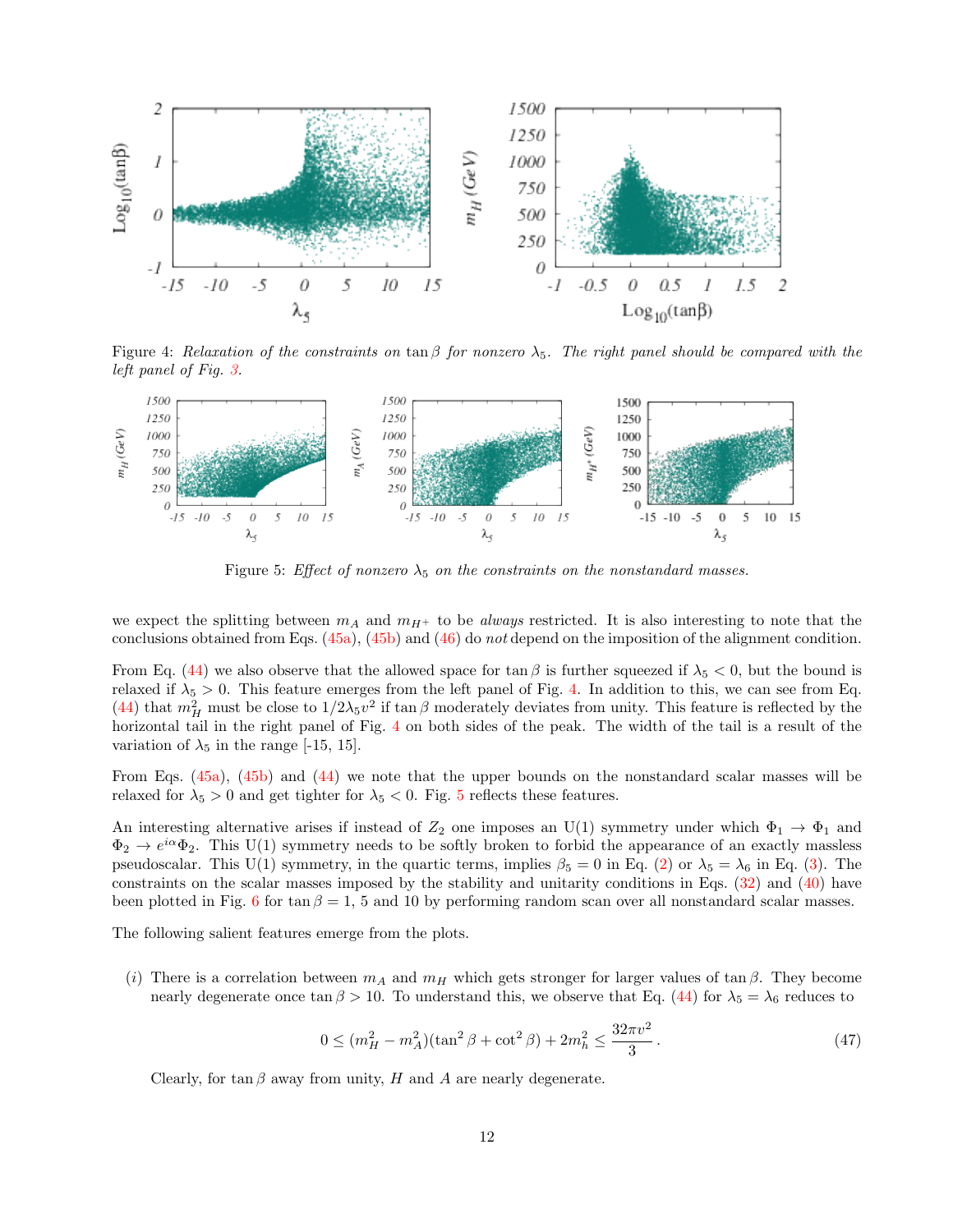

Figure 6: 2HDM potential with softly broken  $U(1)$  symmetry: regions allowed in  $m_H-m_A$ ,  $m_H-m_{H^+}$  and  $m_A$  $m_{H+}$  planes from unitarity and stability (red points), and from T-parameter (black points), for three choices of tan β. The plots have been taken from [48], where  $m_{H^+} > 100 \ GeV$  was assumed to respect LEP direct search bound  $[49]$ .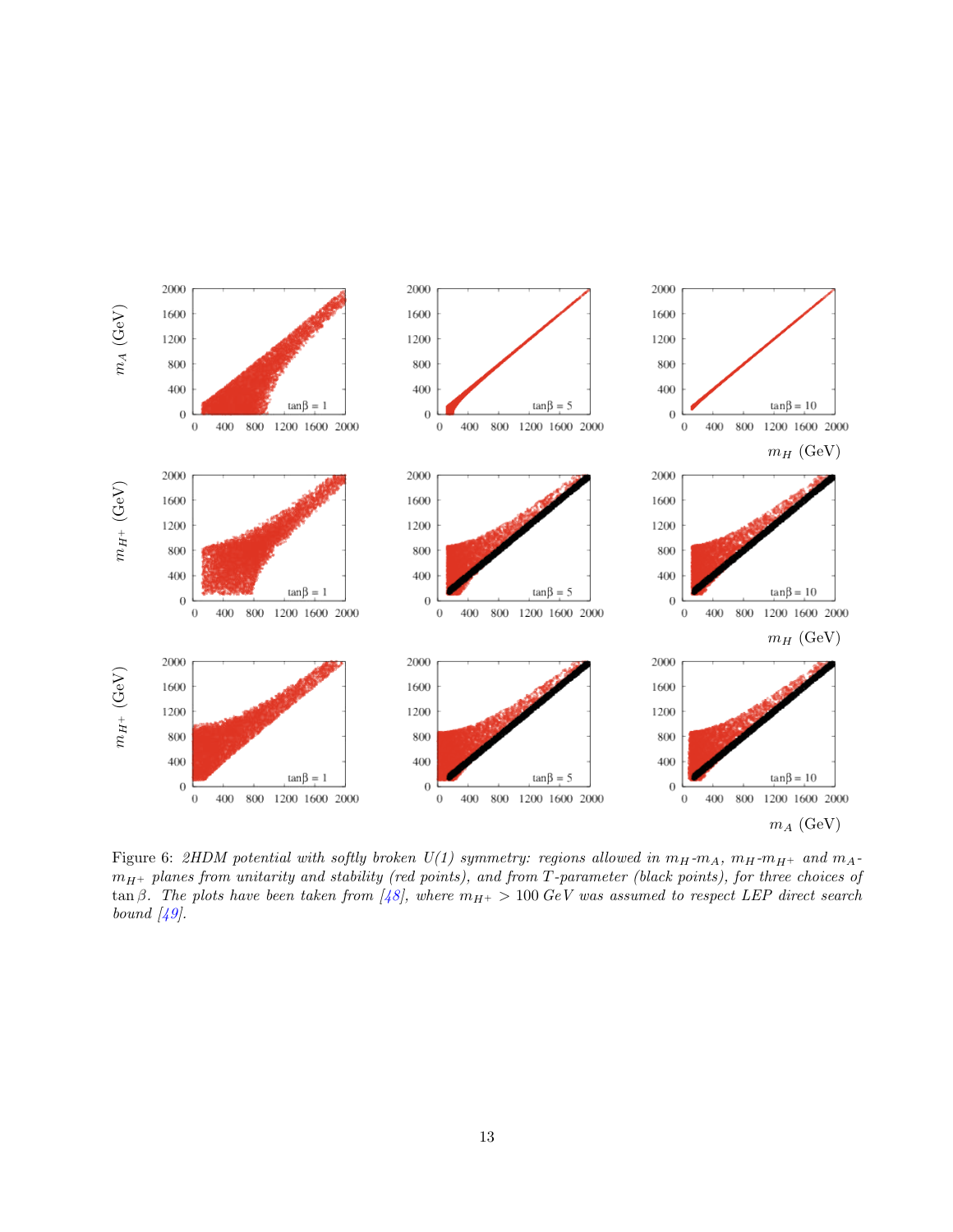- (ii) There is a similar correlation between  $m_H$  and  $m_{H+}$ , but unlike the previous point, without any dependence on tan  $\beta$ . This can again be seen from the inequalities of Eqs. (45a) and (45b) keeping in mind that now  $m_A^2 = (1/2)\lambda_5 v^2$ .
- (iii) The unitarity conditions essentially apply on the difference of the nonstandard squared masses. Any individual mass can be arbitrarily large without affecting the unitarity conditions. This conclusion crucially depends on the existence of a U(1) symmetry and its soft breaking term in the potential. When the symmetry of the potential is only a discrete  $Z_2$ , considerations of unitarity do restrict the individual nonstandard masses as has already been shown.
- (iv) The splitting between the heavy scalar masses is also constrained by the oblique electroweak T-parameter, whose expression in the decoupling limit is given by  $[50, 51]$

$$
T = \frac{1}{16\pi \sin^2 \theta_w M_W^2} \left[ F(m_{H^+}^2, m_H^2) + F(m_{H^+}^2, m_A^2) - F(m_H^2, m_A^2) \right],\tag{48}
$$

with

$$
F(x,y) = \frac{x+y}{2} - \frac{xy}{x-y} \ln(x/y).
$$
 (49)

The new physics part in the  $T$ -parameter is given by [52]

$$
T = 0.05 \pm 0.12. \tag{50}
$$

To provide intuition into the constraints from the T-parameter, we assume  $m_H = m_A$ , which is anyway dictated by the unitarity constraints for  $\tan \beta$  somewhat away from unity. It then follows from Eq. (48) that the splitting between  $m_{H^+}$  and  $m_H$  is approximately 50 GeV, for  $|m_{H^+} - m_H| \ll m_{H^+}, m_H$ . It follows from Fig. 6 that the constraints from the T-parameter are stronger than those from unitarity and stability.

On the other hand, for tan  $\beta = 1$ , unitarity and stability do not compel  $m_H$  and  $m_A$  to be very close. Then the T-parameter cannot give any definitive constraints in the planes of the nonstandard scalar masses, unlike the unitarity and stability constraints. For this reason, we have shown only the unitarity/stability constraints in Fig. 6 for tan  $\beta = 1$ .

(v) For moderate or large tan  $\beta$ , the unitarity and stability constraints together with the T-parameter constraints imply that all three heavy scalar states are nearly degenerate in the alignment limit.

For completeness, we also comment on the high scale validity of 2HDMs [53]. After the Higgs discovery, it is well known that the SM perhaps needs to be augmented by new physics at energies beyond  $10^8$ - $10^{10}$  GeV [54, 55]. The reason behind this is the following: the Higgs boson mass ∼ 125 GeV turns out to be a little 'smaller' than what could have made the SM ultraviolet safe up to Planck scale. More precisely, in the tussle between the top-Yukawa interaction (which tries to pull down the scalar quartic coupling) and the quartic self interaction (which tries to push itself up) during the course of RG evolution, the top-Yukawa takes an upper hand and pulls the SM quartic coupling to negative values well below the Planck scale. One might expect the situation to improve in a 2HDM because of the presence of additional quartic couplings. But the 2HDM potential of Eqs. (2) and (3), without the soft breaking term, still fails to maintain stability all the way up to the Planck scale [56–58]. Even in the presence of a soft breaking parameter, in the alignment limit, a lower bound on tan  $\beta$ ( $\gtrsim$  3) [57,58] is obtained from the requirement that the effect of the top-Yukawa (=  $\sqrt{2}m_t/(v\sin\beta)$  in 2HDM  $\frac{\partial}{\partial x} \partial_{x} \partial_{y}$  is such that the requirement that the enect of the top Tanata ( $\sqrt{2m_t}/(\partial \sin \beta)$  in  $\sin \alpha$ ) is sufficiently diluted to maintain the required stability. Moreover, certain correlations between the nonstandard masses and the soft breaking parameter need to be maintained.

## 6 Conclusions and outlook

Based on data on the scalar resonance observed at the LHC, two important conclusions have been drawn:  $(i)$ its mass is approximately 125 GeV and  $(ii)$  its couplings to gauge bosons and fermions are SM-like. In the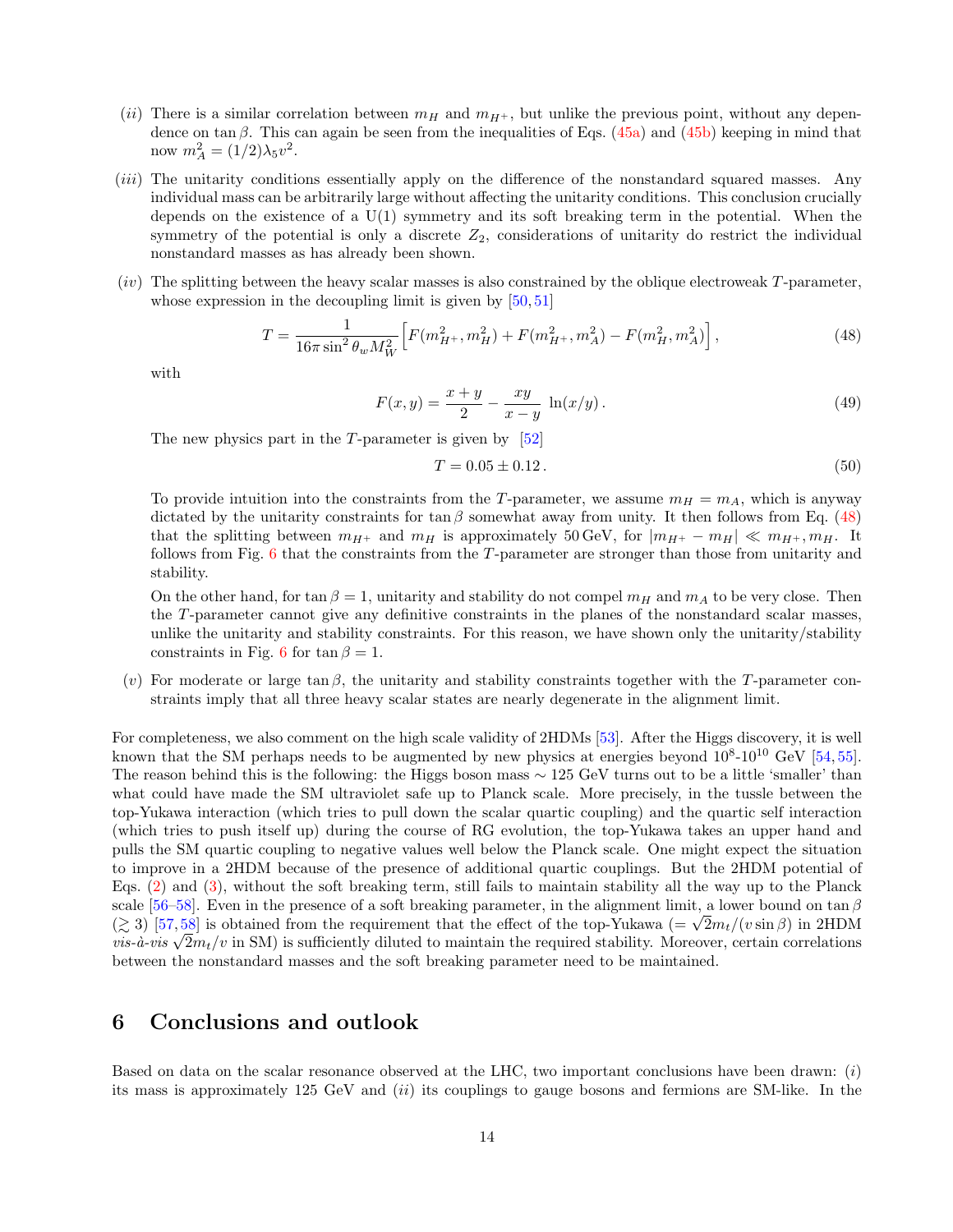2HDM framework, the latter observation pushes us to the *alignment limit*. Put these two conditions together, the 2HDM parameter space is more constrained then ever. Some important observations in this context are the following:

- When the potential has a global  $U(1)$  symmetry, rather than a discrete  $Z_2$ , as well as a soft breaking term, unitarity restricts the mass-squared differences of the nonstandard scalars. So the individual nonstandard masses, like  $m_H, m_A$  or  $m_{H^+}$ , can grow very large without necessarily violating unitarity.
- Strictly when both doublets receive vevs and the potential has an exact discrete or a global continuous symmetry, the model exhibits features of nondecoupling. For example, observables do not necessarily reduce to their SM values even when nonstandard scalars are too heavy. In [59], we have demonstrated this behavior in the context of  $h \to \gamma\gamma$ , where in the limit of an exact discrete symmetry, the Higgs signal strength in the diphoton channel at the LHC, given by  $\mu_{\gamma\gamma}$ , was shown to retain nonstandard effects even when the charged Higgs mass is pushed to extremely large values. Employing the soft breaking term, it is possible to ensure decoupling. If the symmetry to start with is a discrete  $Z_2$ , one cannot avoid fine-tuning between the charged Higgs mass and the soft breaking parameter to reach the decoupling limit. On the other hand, if the starting symmetry is a global  $U(1)$ , the soft breaking parameter gets related to the pseudoscalar mass. In this case, the combined constraints from unitarity and the T-parameter naturally lead to the decoupling limit without any need for fine-tuning. For details, we refer the readers to Ref. [59].

Acknowledgments: DD thanks Department of Atomic Energy, India, for financial support.

# References

- [1] ATLAS Collaboration, G. Aad et al., Observation of a new particle in the search for the Standard Model Higgs boson with the ATLAS detector at the LHC, Phys. Lett. **B716** (2012) 1–29,  $\ar{xiv:1207.7214}$ .
- [2] **CMS** Collaboration, S. Chatrchyan et al., Observation of a new boson at a mass of 125 GeV with the CMS experiment at the LHC, Phys.Lett. **B716** (2012) 30–61,  $\left[$ arXiv:1207.7235 $\right]$ .
- [3] P. W. Higgs, Broken Symmetries and the Masses of Gauge Bosons, Phys.Rev.Lett. 13 (1964) 508–509.
- [4] P. W. Higgs, Spontaneous Symmetry Breakdown without Massless Bosons, Phys.Rev. 145 (1966) 1156–1163.
- [5] F. Englert and R. Brout, Broken Symmetry and the Mass of Gauge Vector Mesons, Phys.Rev.Lett. 13 (1964) 321–323.
- [6] G. Guralnik, C. Hagen, and T. Kibble, Global Conservation Laws and Massless Particles, Phys.Rev.Lett. 13 (1964) 585–587.
- [7] T. Kibble, Symmetry breaking in nonAbelian gauge theories, Phys.Rev. 155 (1967) 1554–1561.
- [8] P. Langacker, Grand Unified Theories and Proton Decay, Phys.Rept. 72 (1981) 185.
- [9] Particle Data Group Collaboration, K. Olive et al., Review of Particle Physics, Chin.Phys. C38 (2014) 090001.
- [10] G. Branco, P. Ferreira, L. Lavoura, M. Rebelo, M. Sher, et al., Theory and phenomenology of two-Higgs-doublet models, Phys.Rept.  $516$  (2012) 1-102,  $[array:1106.0034]$ .
- [11] G. Dorsch, S. Huber, and J. No, A strong electroweak phase transition in the 2HDM after LHC8, JHEP 1310 (2013) 029, [arXiv:1305.6610].
- [12] S. L. Glashow and S. Weinberg, Natural Conservation Laws for Neutral Currents, Phys.Rev. D15 (1977) 1958.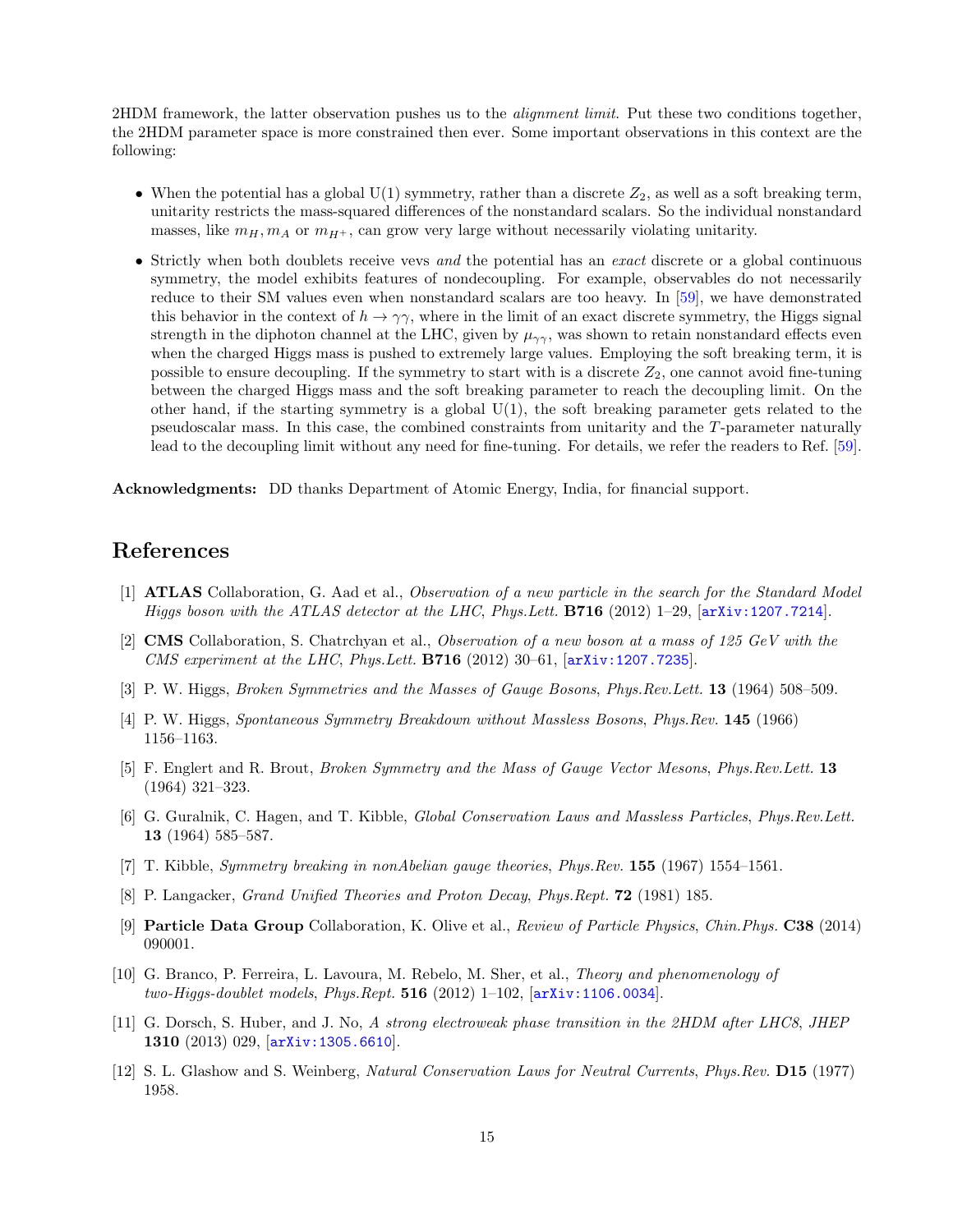- [13] E. Paschos, Diagonal Neutral Currents, Phys.Rev. D15 (1977) 1966.
- [14] A. Pich and P. Tuzon, *Yukawa Alignment in the Two-Higgs-Doublet Model, Phys.Rev.* **D80** (2009) 091702, [arXiv:0908.1554].
- [15] P. Ferreira, L. Lavoura, and J. P. Silva, Renormalization-group constraints on Yukawa alignment in multi-Higgs-doublet models, Phys.Lett. B688  $(2010)$  341–344,  $[arXiv:1001.2561]$ .
- [16] G. Branco, W. Grimus, and L. Lavoura, Relating the scalar flavor changing neutral couplings to the CKM matrix, Phys.Lett. B380 (1996) 119–126, [hep-ph/9601383].
- [17] G. Bhattacharyya, D. Das, and A. Kundu, Feasibility of light scalars in a class of two-Higgs-doublet models and their decay signatures, Phys.Rev. D89 (2014), no. 9 095029, [arXiv:1402.0364].
- [18] F. Botella, G. Branco, A. Carmona, M. Nebot, L. Pedro, et al., Physical Constraints on a Class of Two-Higgs Doublet Models with FCNC at tree level, JHEP 1407 (2014) 078, [arXiv:1401.6147].
- [19] A. S. Joshipura and S. D. Rindani, Naturally suppressed flavor violations in two Higgs doublet models, Phys.Lett. B260 (1991) 149–153.
- [20] J. F. Gunion and H. E. Haber, Conditions for CP-violation in the general two-Higgs-doublet model, Phys.Rev. D72 (2005) 095002, [hep-ph/0506227].
- [21] P. Ferreira, H. E. Haber, and J. P. Silva, Generalized CP symmetries and special regions of parameter space in the two-Higgs-doublet model, Phys.Rev.  $D79$  (2009) 116004, [arXiv:0902.1537].
- [22] P. Ferreira, M. Maniatis, O. Nachtmann, and J. P. Silva, CP properties of symmetry-constrained two-Higgs-doublet models, JHEP 1008 (2010) 125, [arXiv:1004.3207].
- [23] J. Bernon, B. Dumont, and S. Kraml, Status of Higgs couplings after Run-1 of the LHC using Lilith 1.0, arXiv:1409.1588.
- [24] B. Coleppa, F. Kling, and S. Su, Constraining Type II 2HDM in Light of LHC Higgs Searches, JHEP 1401 (2014) 161, [arXiv:1305.0002].
- [25] O. Eberhardt, U. Nierste, and M. Wiebusch, Status of the two-Higgs-doublet model of type II, JHEP 1307 (2013) 118, [arXiv:1305.1649].
- [26] C.-Y. Chen, S. Dawson, and M. Sher, Heavy Higgs Searches and Constraints on Two Higgs Doublet Models, Phys.Rev. D88 (2013) 015018, [arXiv:1305.1624].
- [27] N. Craig, J. Galloway, and S. Thomas, Searching for Signs of the Second Higgs Doublet, arXiv:1305.2424.
- [28] B. Dumont, J. F. Gunion, Y. Jiang, and S. Kraml, Constraints on and future prospects for Two-Higgs-Doublet Models in light of the LHC Higgs signal, Phys.Rev. D90 (2014) 035021, [arXiv:1405.3584].
- [29] P. S. B. Dev and A. Pilaftsis, Natural Standard Model Alignment in the Two Higgs Doublet Model, arXiv:1503.09140.
- [30] **ATLAS** Collaboration, *ATLAS-CONF-2014-009*, https://atlas.web.cern.ch/Atlas/GROUPS/PHYSICS/CONFNOTES/ATLAS-CONF-2014-009/.
- [31] CMS Collaboration, CMS-PAS-HIG-14-009, http://cds.cern.ch/record/1728249?ln=en.
- [32] N. G. Deshpande and E. Ma, Pattern of Symmetry Breaking with Two Higgs Doublets, Phys.Rev. D18 (1978) 2574.
- [33] B. M. Kastening, Bounds from stability and symmetry breaking on parameters in the two Higgs doublet potential, hep-ph/9307224.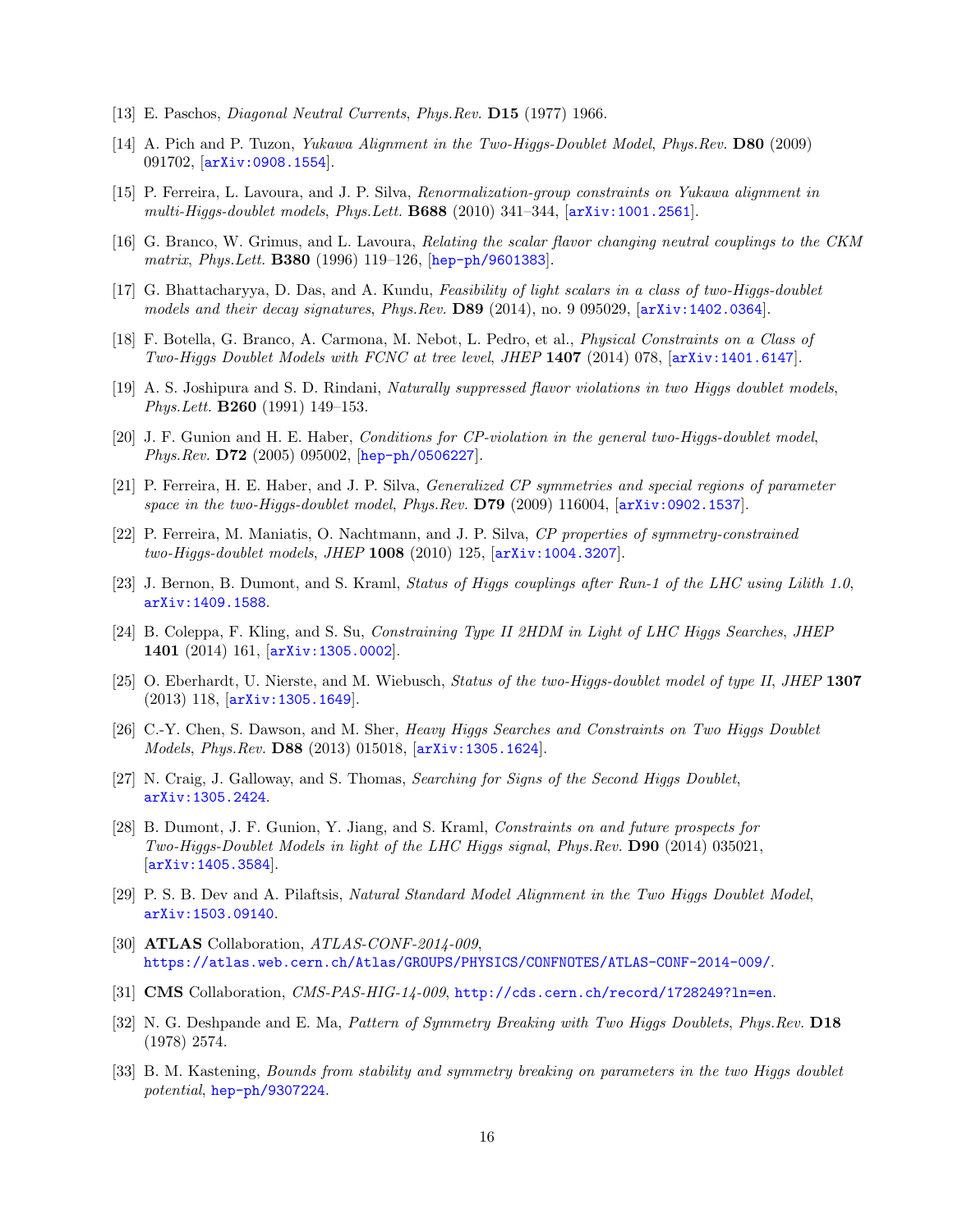- [34] J. F. Gunion and H. E. Haber, The CP conserving two Higgs doublet model: The Approach to the decoupling limit, Phys.Rev. D67 (2003) 075019, [hep-ph/0207010].
- [35] K. Klimenko, On Necessary and Sufficient Conditions for Some Higgs Potentials to Be Bounded From Below, Theor.Math.Phys. 62 (1985) 58–65.
- [36] M. Maniatis, A. von Manteuffel, O. Nachtmann, and F. Nagel, Stability and symmetry breaking in the general two-Higgs-doublet model, Eur.Phys.J. C48 (2006) 805–823, [hep-ph/0605184].
- [37] S. Nie and M. Sher, Vacuum stability bounds in the two Higgs doublet model, Phys.Lett. B449 (1999) 89–92, [hep-ph/9811234].
- [38] A. Barroso, P. Ferreira, I. Ivanov, and R. Santos, *Metastability bounds on the two Higgs doublet model*, JHEP 1306 (2013) 045, [arXiv:1303.5098].
- [39] B. W. Lee, C. Quigg, and H. Thacker, Weak Interactions at Very High-Energies: The Role of the Higgs Boson Mass, Phys.Rev. D16 (1977) 1519.
- [40] J. Maalampi, J. Sirkka, and I. Vilja, Tree level unitarity and triviality bounds for two Higgs models, Phys.Lett. B265 (1991) 371–376.
- [41] S. Kanemura, T. Kubota, and E. Takasugi, Lee-Quigg-Thacker bounds for Higgs boson masses in a two doublet model, Phys.Lett. **B313** (1993) 155–160,  $[hep-ph/9303263]$ .
- [42] A. G. Akeroyd, A. Arhrib, and E.-M. Naimi, Note on tree level unitarity in the general two Higgs doublet model, Phys.Lett. B490 (2000) 119–124, [hep-ph/0006035].
- [43] J. Horejsi and M. Kladiva, *Tree-unitarity bounds for THDM Higgs masses revisited, Eur.Phys.J.* **C46** (2006) 81–91, [hep-ph/0510154].
- [44] B. wieewska, Yukawa independent constraints for two-Higgs-doublet models with a 125 GeV Higgs boson, Phys.Rev. D88 (2013), no. 5 055027, [arXiv:1209.5725].
- [45] P. B. Pal, What is the equivalence theorem really?, hep-ph/9405362.
- [46] J. Horejsi, Electroweak interactions and high-energy limit: An Introduction to equivalence theorem, Czech.J.Phys. 47 (1997) 951–977, [hep-ph/9603321].
- [47] D. Das, New limits on tan  $\beta$  for 2HDMs with  $\mathbb{Z}_2$  symmetry, arXiv:1501.02610.
- [48] G. Bhattacharyya, D. Das, P. B. Pal, and M. Rebelo, Scalar sector properties of two-Higgs-doublet models with a global  $U(1)$  symmetry, JHEP 1310 (2013) 081,  $[\text{arXiv}:1308.4297]$ .
- [49] LEP Higgs Working Group for Higgs boson searches, ALEPH, DELPHI, L3 and OPAL Collaboration, Search for charged Higgs bosons: Preliminary combined results using LEP data collected at energies up to 209-GeV, hep-ex/0107031.
- [50] H.-J. He, N. Polonsky, and S.-f. Su, Extra families, Higgs spectrum and oblique corrections, Phys.Rev. D64 (2001) 053004, [hep-ph/0102144].
- [51] W. Grimus, L. Lavoura, O. Ogreid, and P. Osland, A Precision constraint on multi-Higgs-doublet models, J.Phys. G35 (2008) 075001, [arXiv:0711.4022].
- [52] M. Baak and R. Kogler, The global electroweak Standard Model fit after the Higgs discovery, arXiv:1306.0571.
- [53] P. Ferreira and D. Jones, Bounds on scalar masses in two Higgs doublet models, JHEP 0908 (2009) 069,  $\vert$ arXiv:0903.2856.
- [54] F. Bezrukov, M. Y. Kalmykov, B. A. Kniehl, and M. Shaposhnikov, Higgs Boson Mass and New Physics, JHEP 1210 (2012) 140, [arXiv:1205.2893].